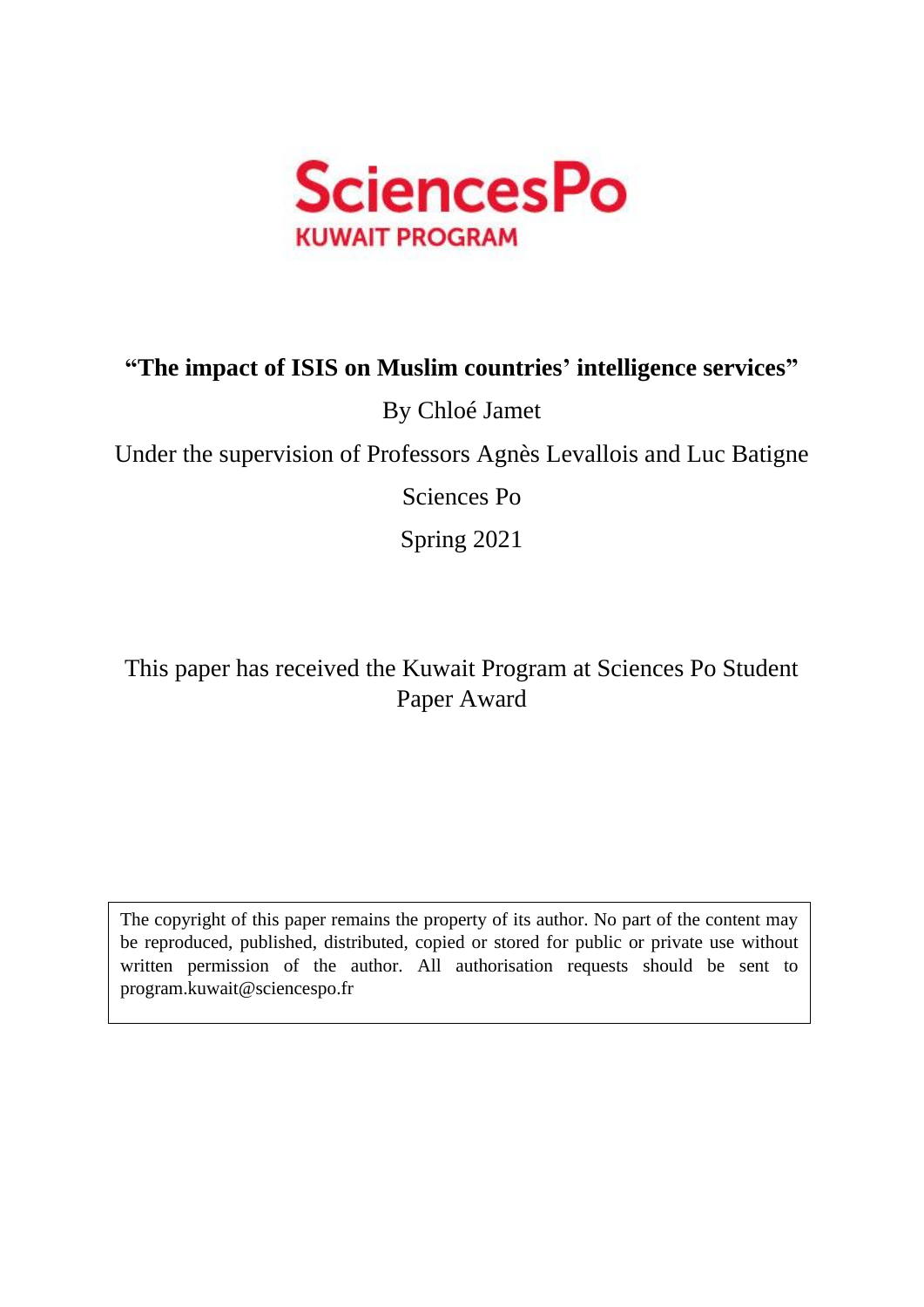## **Introduction**

The emergence of the (self-proclaimed) Islamic State in Iraq and the Levant from Syria's ruins led to an unprecedented international mobilisation from a military point of view : a broad coalition of both Arab and Western states was formed to respond to the rise of a protocaliphate of disproportionate ambition, threatening both its geographical neighbours and countries further afield through military conquest and the use of terrorism. This threat has led the author of this report to question the role of intelligence services in the Muslim world and the impact that the emergence and rise of the Islamic State (ISIS) had on their role within the state apparatus, on their capabilities and on their internal organisation. This report does not aim to study the global impact of terrorism on Muslim intelligence services, but rather to focus on a particular threat and its differentiated impact on the countries in the area of interest, in order to highlight the commonalities and divergences between state responses, from Morocco to Iran and Turkey.

This research faces several difficulties: a lack of reliable and available sources, a lack of time and resources to research them, and finally the (Western) perspective of the author which presents an inherent bias.

The sources used in this report are of four kinds: journalistic, government websites, academic works, and interviews (conducted by videoconference). Most of these sources are open, and the elements - although interesting - that they provide are not sufficient to draw up a precise picture of the consequences of ISIS on the action of the intelligence services in the area under study. As several interviewees pointed out, this topic would require more research, fieldwork, and funding. The author's level of proficiency in Arabic, Farsi or Turkish does not allow her to exploit sources in these languages either.

Furthermore, the research approach of this report is motivated by the memory of the author of the attacks on Charlie Hebdo, the Bataclan or the destruction of Palmyra and Mosul. However, the 2001 attacks seem to have had a more significant impact on the intelligence services of the Arab-Muslim world than ISIS, which was not considered by the former as a very different threat from those of other armed Islamist groups, first and foremost al-Qaeda. The response of these services in the 2010s was therefore not fundamentally different from the previous decade in the context of the 'War on Terror'.

This report will first look at the perception of the threat posed by the various states under study; the second part of the report will look at intelligence priorities in relation to the ISIS and the organisational consequences of this threat; and finally, the political uses to which ISIS has been subjected will be discussed.

## I - A varying perception of the threat

The Islamic State is characterised by its rapid and vast territorial gains, its unprecedented recruitment capacities, and its significant resources. Its ambitions and resources therefore constitute threats that the states of the region perceive in different ways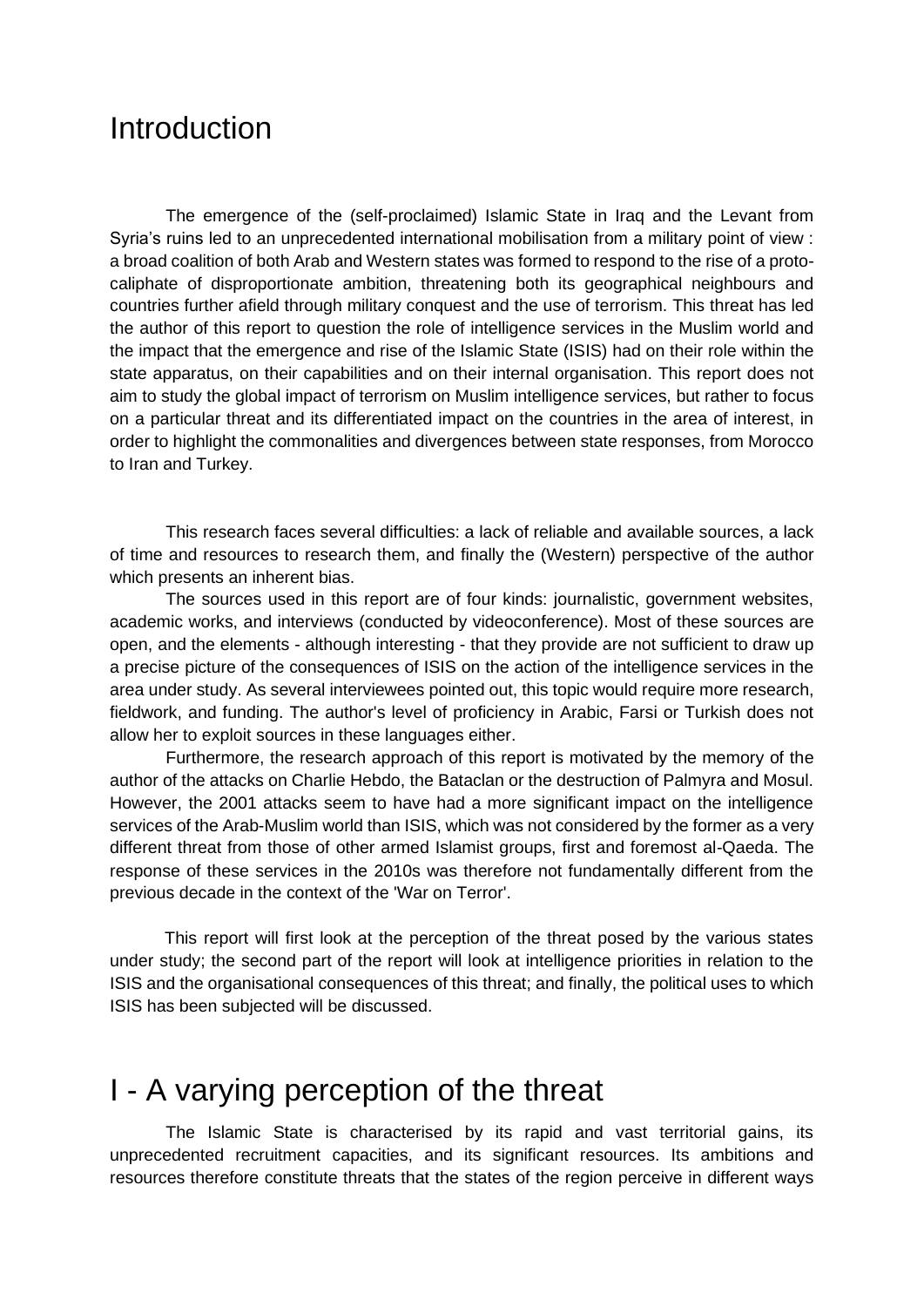depending on their geographical location, the departure of fighters and arrival of *returnees*, and the recrudescence of cells and *wilayats* on their territory.

#### A- The self-proclaimed Islamic State: A local threat

For the *Sham* countries, ISIS has been (and still is) a close, direct threat. Thus, for **Iraq**, which is at war with the group on its own territory, ISIS is the main direct threat to the regime and the population.<sup>1</sup> The Islamic State is seen as an internal adversary that needs to be destabilised, devalued, and fought.<sup>2</sup> Indeed, many former Baath Party officers are found in its ranks, posing a threat in terms of political legitimacy to the current Iraqi regime. Moreover, former Baathists have contributed to build efficient security services and forces for ISIS (*amniyat*). Not only did ISIS still poses a security threat to the Iraqi security forces, and to the legitimacy of the regime through its suicide attacks, but it also controlled part of the Iraqi territory for several years. The advent of ISIS and its territorialisation has thus had a significant impact on the country's intelligence services. ISIS has also been present in **Syria** for several years and has challenged the control of Syrian territory by Bashar al-Assad and his regime. Despite the group's territorial retreat in 2019, there has been a recent upsurge in its takeover of areas (which are also sources of weapons and funding), particularly in the Badiya desert on the border with Iraq. The Islamic State is therefore still present on Syrian soil, which could continue to worry the regime - whose forces, Russian allies and pro-Iranian militias were also the targets of attacks by the group in 2020. $3$  <sup>4</sup>Iraq and Syria are therefore the two countries whose recent history has been most marked by ISIS, which explains the importance of the fight against the terrorist group in their security policies.

The countries bordering *Bilad-al-Sham* have also been affected by the rise of the protocaliphate: the Islamic Republic of **Iran**, for example, is located at the crossroads of several terrorist groups and networks, some affiliated with al-Qaeda, but ISIS in Syria and Iraq poses a singular threat that the regime takes very seriously. Unlike other terrorist organisations operating in Iran's neighbourhood, the group's objectives go far beyond tactical threats or separatist ambitions: it aspires to the annihilation of the Shiites and the establishment of a politico-religious Islamic state. Moreover, the anti-Shiite agenda of ISIS does not allow the Iranian regime to maintain an ambiguous relationship with the group, on the model of its links with al-Qaeda.<sup>5</sup> Iran now considers the fight against terrorism as a top priority - especially since the advent of ISIS.<sup>6</sup> Its responses have been reactive as the group rose to power, and in particular when its advance into Iraq initially caught Tehran off guard. After a short phase of minimising the threat (the Iranian regime indicated before the summer of 2014 that the rise of ISIS would be rapidly reduced), the Iranian security apparatus gradually adapted to what it now perceives as the most worrying threat since the end of the Iran-Iraq war.<sup>7</sup> As for **Saudi Arabia,**  while the kingdom supports the Free Syrian Army, it refuses to negotiate with the Islamic State organisation. ISIS is perceived as a threat in Saudi sphere of influence, an environment in which the kingdom seeks to control, particularly in the face of the challenged posed by the Islamic Republic of Iran. "In the struggle for influence between the Islamic Republic and Saudi

<sup>2</sup> *Middle East*, No. 38, October-December 2017, p.16.

<sup>1</sup> Batigne L. Levallois A. (2017), p.22

<sup>3</sup> Daraj.

 $^{4}$  D.F. (2021).

<sup>5</sup> Esfandiary, D. & Tabatabai, A. (2015).

<sup>6</sup> Tabatabai, A.M. (2018).

<sup>&</sup>lt;sup>7</sup> Esfandiary, D. & Tabatabai, A. (2015).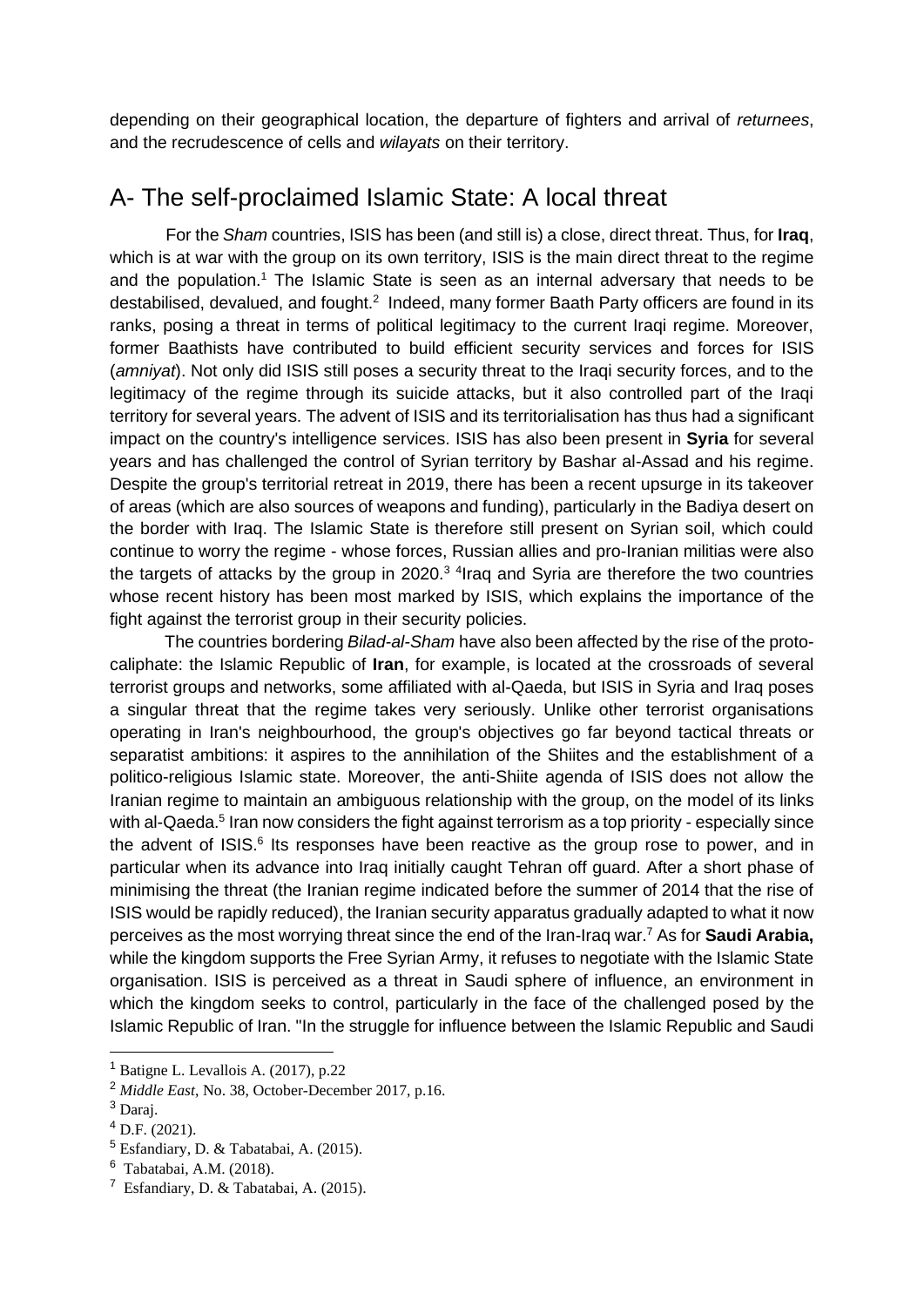Arabia, misinformation is de rigueur<sup>18</sup>, especially as all the intelligence services aim both to guarantee the continuity of the system in place and to promote regional ambitions. In the logic of countering the regional ambitions of Iran, which would seek to position itself as a suitable actor in the fight against terrorism through its Shiite Iraqi proxies, Saudi Arabia and its intelligence and security services are engaged in the fight against ISIS.

Similarly, **Jordan**, located in the strategic area of *Bilad al-Sham*, has seen the expansion of ISIS stop at its northern and eastern borders, constituting an obvious threat, which has left it with no choice but to intervene within the international coalition and strengthen its military. Hard hit by the refugee flows caused by the war in Syria and then by the advent of a proto-caliphate, Jordan has every interest in seeing the situation stabilise in its neighbouring countries, in order to ease the demographic pressure it has been experiencing for the past 10 years. The involvement of the Hashemite Kingdom was reinforced after the murder of one of its pilots. The other country where the Syrian crisis spilled over, **Lebanon**, has seen the Ersal region destabilised by the activity of ISIS since 2014. However, it is Hezbollah, the Iranian proxy in Lebanon, which has invested the most militarily against ISIS: the Lebanese army remains in a posture of territorial defence.<sup>9</sup> Officially, the security and intelligence services in **Turkey** include the fight against the Islamic State as one of their prerogatives, as this threat is just at the Turkish border, or even inside the country. However, if the MIT has the reputation of being a very efficient intelligence and clandestine action service in its neighbouring countries (notably in Iraq and Syria), its actions mainly target Kurdish activities as well as members of the Gülen brotherhood before targeting ISIS<sup>10</sup>. Indeed, the ISIS is a lesser threat to the stability of the regime in the eyes of Turkey for the moment.

Iran, Saudi Arabia, Jordan, Lebanon, and Turkey, due to their different threat perceptions, have therefore put in place different strategies against ISIS, the intelligence aspects of which will be explored below.

#### B - Departures and returns: importing the threat

The countries mentioned above also face the threat of some of their citizens deciding to join the ranks of ISIS, sometimes without being detected, and then returning to their country of origin to commit violence and attacks. This internal threat is therefore taken into account by the intelligence services of the countries studied.

**Jordan** provides the second largest foreign contingent in ISIS ranks (between 1,500 and 3,000 fighters), despite effective border controls, thus posing a real long-term problem for the kingdom. While several jihadists have been detected and arrested by Jordanian intelligence services and then brought to justice, some of them should be released from prison in the next few years, posing an obvious security issue. It should be noted that all the attacks in the country have been committed by nationals.<sup>11</sup> **Lebanon** witnesses the contrary: experts agree that the Lebanese Sunni population is not very radicalised, causing few departures to

<sup>8</sup> *Middle East*, No. 38, October-December 2017, p.17.

<sup>9</sup> Marteu E (2016.)

<sup>10</sup> Rodier A. (2018)

<sup>11</sup> Marteu E (2016.)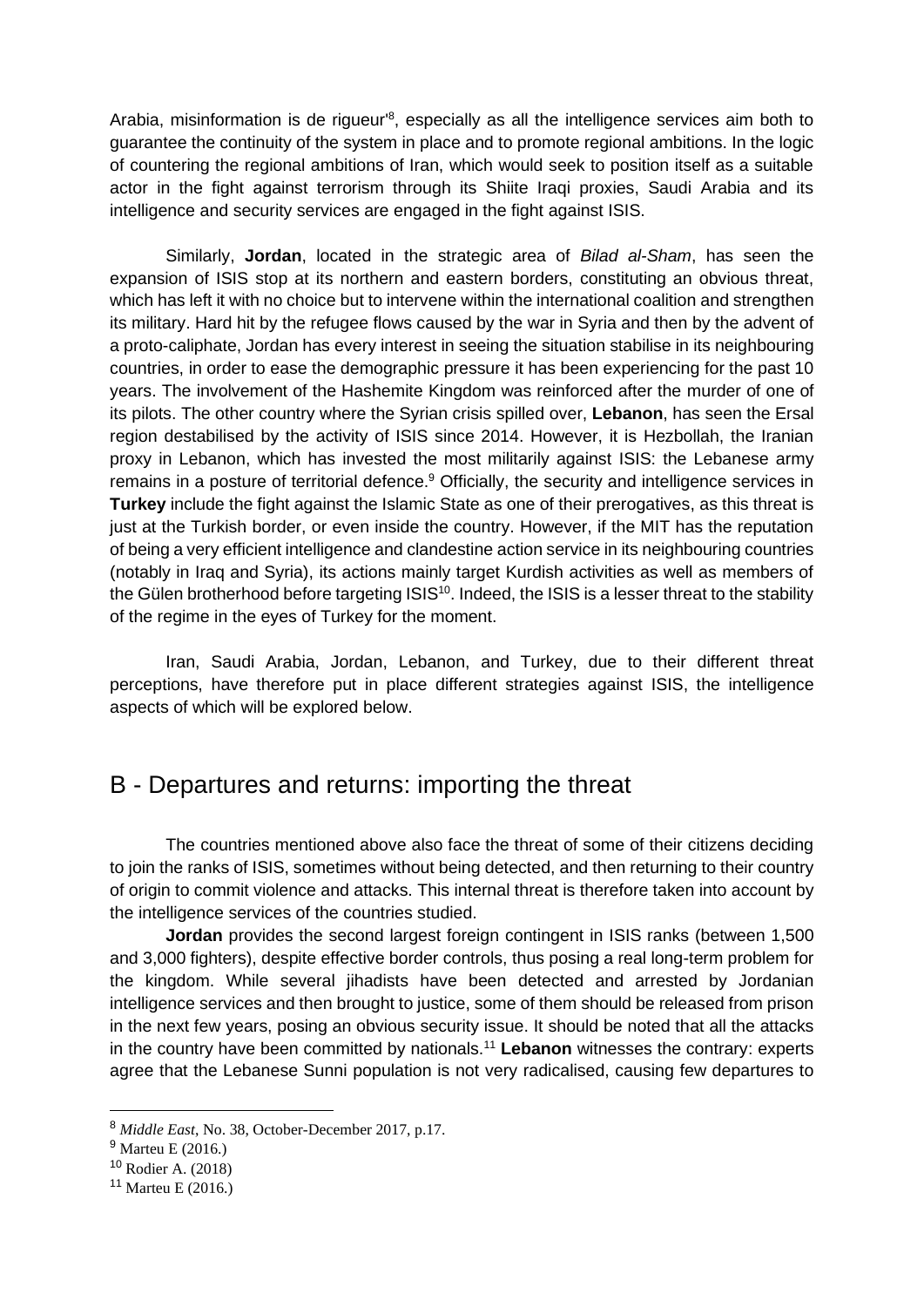Syria or Iraq. However, as the borders between Syria and Lebanon are extremely poorly controlled, there has been an increase in attacks since the summer of 2013 in the regions controlled by Hezbollah (southern suburbs of Beirut, north-eastern Bekaa or the Alawite district of Tripoli). In addition, two deadly suicide attacks, probably organised from Syria, hit Iranian interests (embassy in November 2013, Iranian cultural centre in February 2014). <sup>12</sup>

In the Maghreb, the problem of *returnees* also exists. **Libya**, first, is a special case, as it has produced a large number of young Libyans who left for *Bilad al-Sham* and then returned to join groups affiliated to ISIS. The state of civil war and the government inability to provide the minimum of security and territory's control has led Libya (and in particular the region of Derna, which is also affected by organised crime) to become a giant training camp for jihadists, destabilising all of its neighbours: the French Minister of Foreign Affairs has even described the country as a "terrorist hub". Thus, many young Maghrebians did not need to go to Syria to train for jihad, as Libya is easier to reach despite the efforts of its neighbours to control the borders. **Tunisia** is also a case worth studying, since the smallest country in the Maghreb has provided the largest quota of foreign fighters to both *Sham* and Libya: estimates of departures are difficult, but they could reach thousands. Thus, according to the Tunisian Ministry of the Interior in 2015, around 6,000 people, including 700 women, joined the Islamic State, and at least 650 returned to Tunisian territory.<sup>13</sup> Moreover, the people who have been prevented from leaving require significant police surveillance, which is costly in terms of personnel and resources. The threat posed by these people is real: dozens of police officers and soldiers have died as a result of their operations. 2015, for example, was marked by three major attacks claimed by ISIS, which resulted in a total of 72 deaths.<sup>14</sup> **Morocco** presents a similar profile to Tunisia, but in lesser proportions. Still, there are at least 1,500 departures and 550 *returnees*. According to the authorities, there are only a few departures to (and therefore returns from) Syria and Iraq, which could be explained by the traumatic memory of the black decade that cost the lives of more than 200 000 people. <sup>15</sup>

The Islamic State is therefore not only a territorial threat for the countries of the Muslim world: the flow of nationals joining and then leaving Syria and Iraq has become a real concern for the regimes (first and foremost Tunisia, Jordan and Morocco) and their intelligence services.

#### C - Local establishments: the threat of cells and *wilayats*

The final threat to the states studied is that of their nationals who have never left for Syria, Iraq or even Libya, but who have been radicalised there and form sleeper cells. Since the beginning of 2019, *wilayats have been* renewing their allegiance to al-Baghdadi one by one as part of the "*Wal-Aqibatu lil-Muttaqin*" (victory over traitors) campaign.<sup>16</sup> Some countries are more affected than others by this phenomenon of radicalisation at home.

**Egypt**, because of its historical, demographic and political weight, represents a stake for the jihadist movement: the ISIS has added to its targets the Coptic Christian minority and

<sup>12</sup> Murgue, B. (2015)

<sup>13</sup> Bourgou, T. (2015)

<sup>14</sup> France 24. (2016)

<sup>15</sup> Ghanem D., 2015

<sup>16</sup> Rodier A. (2019)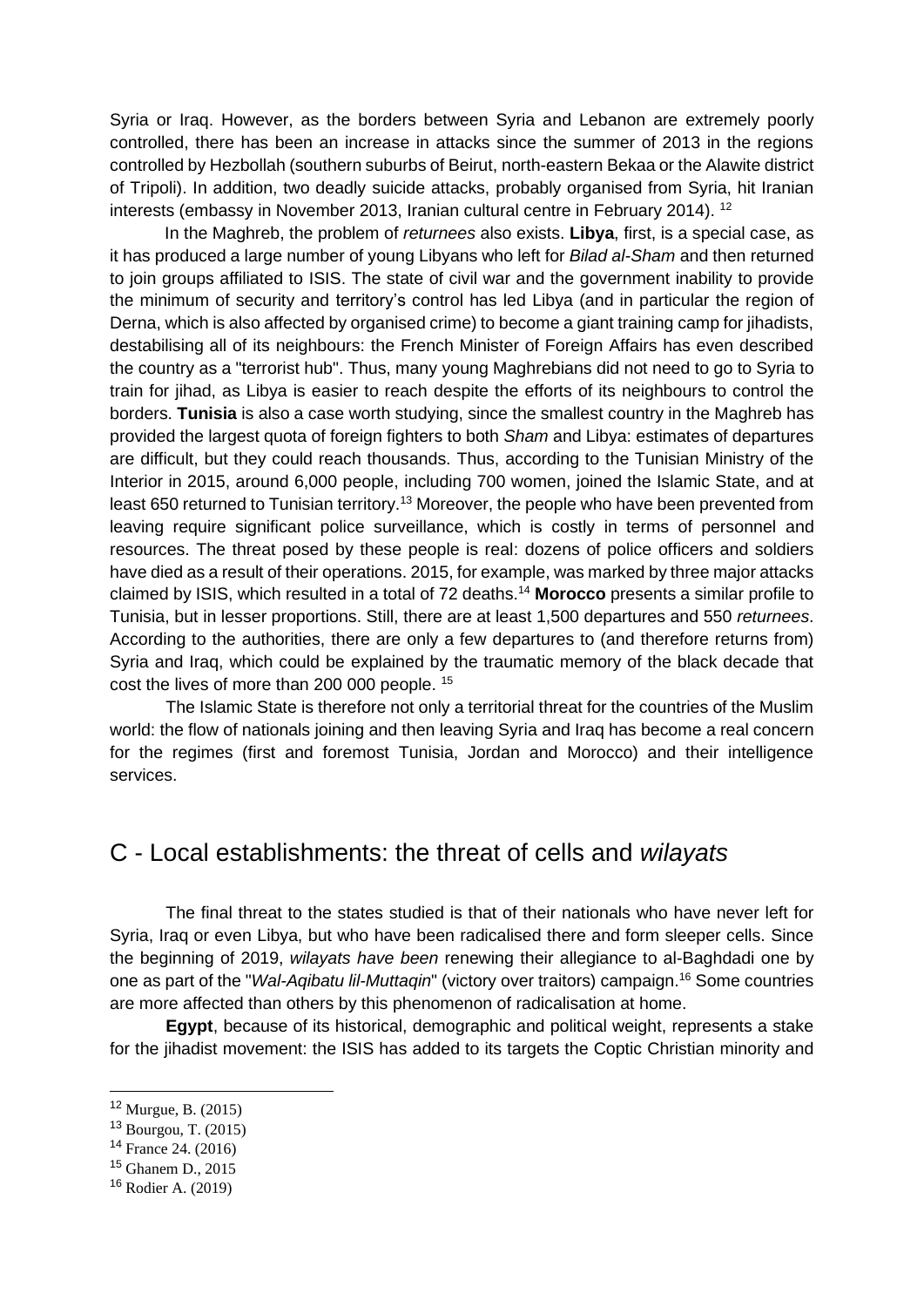Sufi Muslims, in addition to the Egyptian security forces.<sup>17</sup> The Egyptian regime also has an interest in combating terrorism because it reduces the country's attractiveness as a tourist destination, as well as posing a threat to the smooth flow of trade through the Suez Canal, and has been affected by numerous terrorist attacks as a result. The polarisation resulting from the post-revolutionary situation between 2011 and 2013 has encouraged violence use by ISIS and other violent groups.<sup>18</sup> For example, Egypt is now faced with the activity of ISIS in Sinai (which is estimated to have around 1500 fighters<sup>19</sup>) in the east, and that of the *wilaya* near the Libyan border in the west.<sup>20</sup> The logic of *wilayats* that have pledged allegiance to ISIS can also be found in **Tunisia** and **Algeria**, countries for which the main threat comes from these small groups that have pledged allegiance to ISIS in the Levant, such as *Jund al-Khilafa* (operating between Tunisia and Algeria, in the mountains of Kasserine<sup>21</sup>), which carried out Constantine and Tiaret attacks in 2017. These groups can be found in areas poorly controlled by the Algerian army: in the Sahel, mountainous areas of Kabylia, and of course the Libyan borders. Both Tunisia and Algeria regularly announce the dismantling of ISIS affiliated cells, located near their common border. These cells are often linked to organised crime and drug trafficking.<sup>22</sup> Finally, in **Lebanon,** radicalisation can be observed in territories not controlled (by virtue of agreements) by the state: the refugee camps, particularly Palestinian but also Syrian.<sup>23</sup>

Tunisia, Algeria, Egypt and, to a certain extent, Lebanon have one thing in common: their jihadist cells linked to ISIS are mostly located in territories poorly controlled by the state.

But other countries that control their territory also face the internal threat of terrorist cells : for Lebanon, the main threat is located in the region of Tripoli, the main Sunni city of the country whose standard of living is lower than the national average. The region around Saida is also concerned for the same reasons. The bulk of counter-terrorist operations in the country take place in these two regions.<sup>24</sup> **Morocco** also faces cells linked to ISIS in the poorest areas of the country, with the particularity that several of these cells are female.<sup>25</sup> **Jordan**, on the other hand, has been concerned for several years about radicalisation among the Transjordanian population and in particular among low-ranking members of the law enforcement agencies, a population that is downgraded and impoverished. <sup>26</sup>

While ISIS appears to be expanding its networks across *wilayats*, the terrorist organisation does not appear to be making progress in **Saudi Arabia** and **Yemen**, although it does pose an occasional threat. A *wilaya* was proclaimed in **Turkey** during al-Baghdadi's 29 April 2019 audio-visual speech. <sup>27</sup>

The two explanatory factors for the presence of cells, or even more organised *wilayats*  on the national territory, are therefore insufficient control of the territory and the impoverishment of the population.

<sup>23</sup> Marteu E. (2016.)

<sup>&</sup>lt;sup>17</sup> International Crisis Group. (2018, 2021). Note, for example, the December 2016 attacks on a Christian church in North Sinai or the November 2017 attack on the Bir Abed mosque.

<sup>18</sup> International Crisis Group. (2021).

<sup>19</sup> Hecker, M. & Tenenbaum, E. (2019).

<sup>20</sup> Middle East Institute. (2015).

<sup>21</sup> Ammour L. (2019)

<sup>22</sup> Bourgou, T. (2015)

<sup>24</sup> Corbeil, A. (2014)

<sup>25</sup> Fokina, L. (2019)

<sup>26</sup> Crisis 24. (2021)

<sup>27</sup> Rodier A. (2019)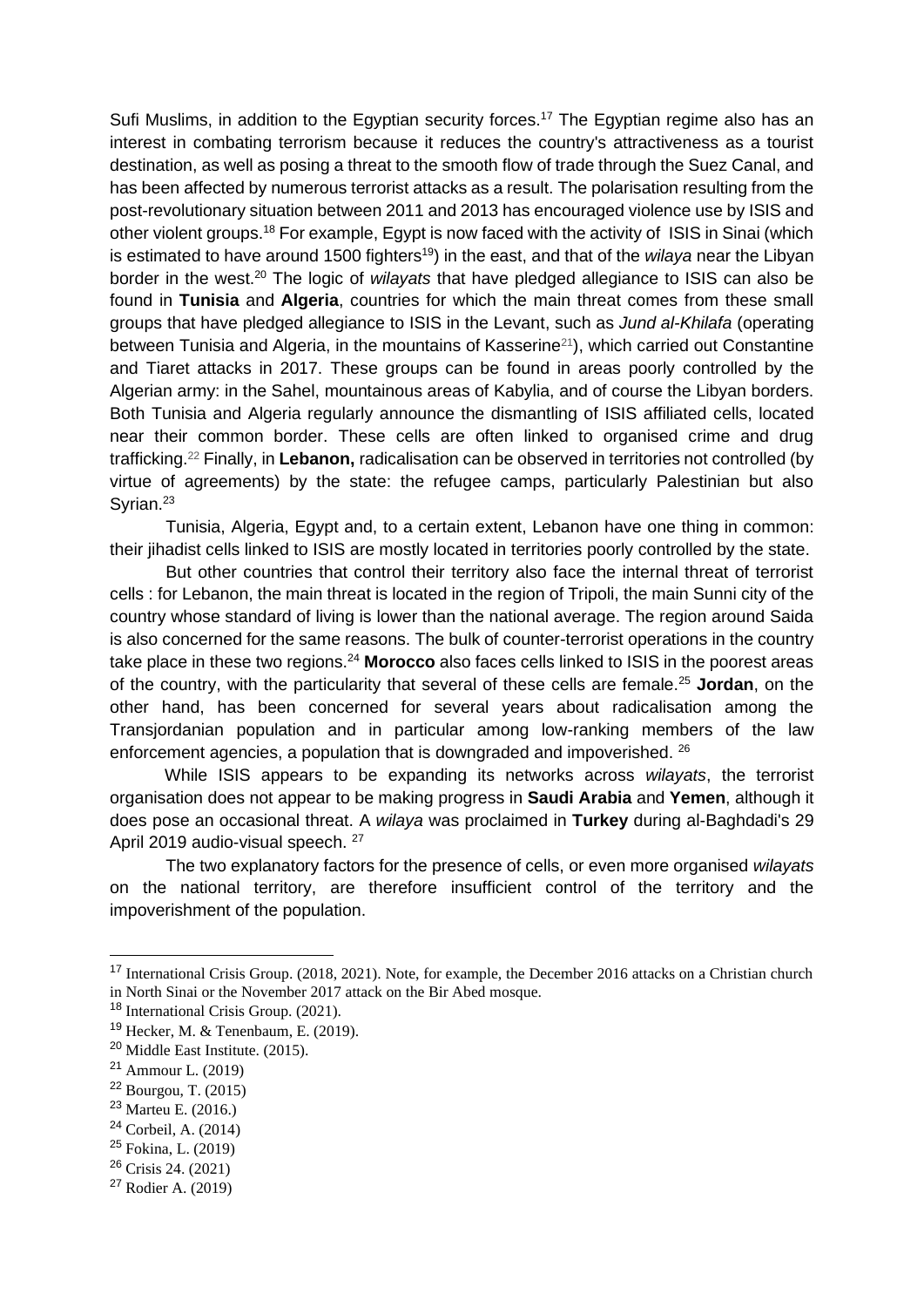We can therefore see that the three types of threat are not exclusive, but that they intersect depending on the national context.

These different issues have an impact on the priorities and strategies of the intelligence services studied, which we will detail below. It should be noted, however, that the perception of the terrorist threat has not been revolutionised by the entry of ISIS into the geo-political arena: the terrorist mode of action has already been an issue for the states studied here for at least 20 years, as evidenced by the definition of 'terrorism' in the 1998 *Arab Convention on the Suppression of Terrorism*, adopted by the Arab League. In this text, terrorism means:

> *Any use of force, threats, or intimidation by the perpetrator to carry out an individual or collective criminal plan to disturb the peace or endanger the security of society, which is likely to cause harm or fear to persons or endanger their lives, the environment, to damage or seize means of communication, to prevent or hinder the public authorities in the performance of their duties or to frustrate the enforcement of the Constitution or laws and regulations.*

Like many others, the states studied have joined the global 'war on terror' logic, for immediate security reasons just mentioned, but also for other reasons detailed below.

## II - Different priorities for the intelligence services

Faced with the urgency of the fight against ISIS, some services have seen their powers re-established, reorganised, and restructured. Here we analyse the consequences of the rise of ISIS on intelligence services' internal organisation of, their financial resources and their participation in inter-service cooperation with other regional or Western states.

#### A - Internal reorganisations?

While the emergence of ISIS has exposed the deficiencies of many intelligence services of the region (insufficient analytical or counter-insurgency capabilities, deleterious competitive dynamics, lack of inter-service coordination, etc.), it does not seem to have caused any significant upheaval in their organisation. Although their respective organisational charts are opaque, it appears that only some states have undertaken a restructuration of their counter-terrorism system.

The different countries can be classified in three groups: immobilist systems (Iraq, Syria, Egypt, Jordan, and Lebanon), systems evolving for unrelated-ISIS reasons (Iran, Turkey, Algeria) and reactive systems (Morocco, Tunisia).

Thus, it is interesting to note that the practices of the **Iraqi intelligence services** have not changed much since the former regime of Saddam Hussein. The advent of ISIS has not led to major changes in the structure of the organisations either, and overall it is noted that the services remain rather poorly coordinated, not least because of rivalries between service leaders. The result of these deficiencies is "tangible after a terrorist attack. The various services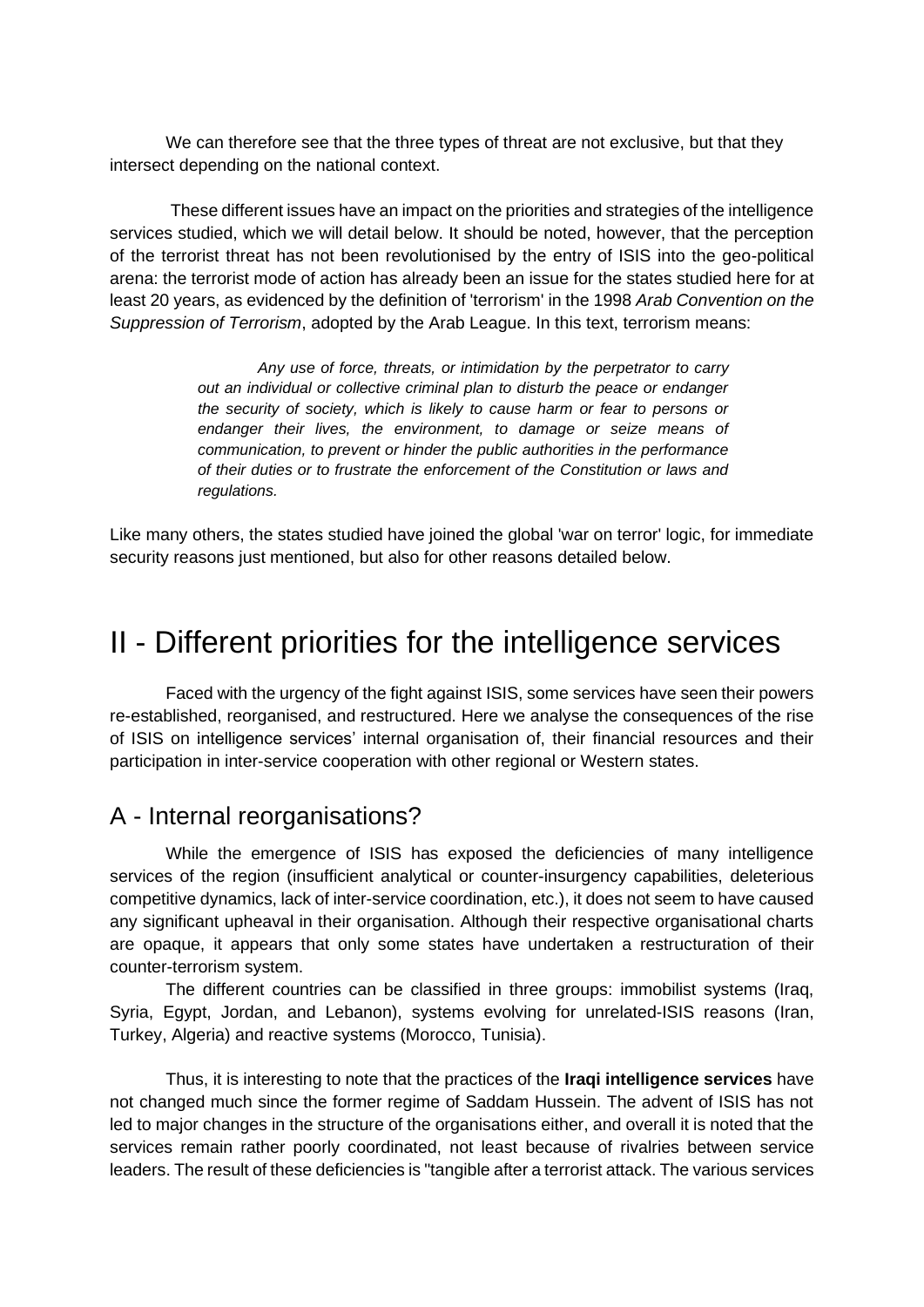of the Ministries of Defence and the Interior are referred to at the same time by their respective hierarchies, in parallel with the investigation entrusted to the competent judge. Therefore, two or three separate investigations for the same case are concurrent. The fight against ISIS has not led to better coordination between the domestic and defence services. The aim was that only the Prime Minister (Nouri al-Maliki at the time) could have a complete picture of the situation in Iraq. As under Saddam Hussein, the Iraqi intelligence community is still organised around a mosaic of services, despite the threat of ISIS. The Ministry of Interior has its own intelligence service: the Federal Agency for Intelligence and Investigations. Competent only for terrorism cases such as INIS and crime, it remains, like the other services, rather opaque and dysfunctional. One service that has grown in power with the advent of the Iraqi Islamic State is the Iraqi counter-terrorism service. Actively engaged in the fight against ISIS, it is deployed in the areas controlled by the group (Tikrit, Fallujah, Ramadi, Mosul) and carries out special operations and intelligence gathering. It reports directly to the Prime Minister and its members are recruited from Shiite tribes. The equivalent missions of intelligence and military security are carried out by the General Directorate of Intelligence and Security (attached to the Ministry of Defence). Like the Iraqi army, it is mainly deployed in the interior of the country against ISIS. While this service is not free of the organisational shortcomings of the Iraqi intelligence community (centralisation, compartmentalisation, and lack of coordination), Gilles Chenève notes that its fight against ISIS has been "a catalyst for progress". Previously employed mainly for political purposes, from 2014 onwards this service was confronted with a real enemy: ISIS. Its mission changed: the service is now used for the benefit of military units fighting against the Islamic state. Moreover, the advent of ISIS on Iraqi territory has only reinforced the confessional (Shiite, Sunni) and clan-based system on which the Iraqi intelligence community was already organised. If there was progress in the Iraqi army, it is above all because of its previous incompetence. <sup>28</sup>

**The Syrian intelligence apparatus** is another example of a mosaic *Mukhabarat*  whose reorganisation is unlikely. A regime keystone (which guarantees them a high degree of impunity in return for their loyalty), it is composed of approximately fifteen services<sup>29</sup> that compete in order to prevent one of them from exerting too much influence within the system. The role of the heads of each service is considerable, as is the authority they have over their "fiefdoms within the Syrian state".<sup>30</sup> Even if the structure of the services does not link them all directly to the head of state in theory, practice shows that they have more or less direct links with Assad. Inter-service cooperation is not optimal and the insufficient pooling of their resources and means accentuates their pre-existing shortcomings (few technological resources, large HUMINT network).<sup>31</sup> The available information does not allow to determine precisely to what extent the rise of ISIS could lead to changes in the organisation, missions, priorities and resource allocations of Syrian services. However, interviews suggest that the group is unlikely to bring about any significant reorganisation. Indeed, a merger of services would unbalance the prerogatives that have been assigned to them over the years. Moreover, we will see that ISIS justifies operations that serve the interests of Damascus, Russia and Iran - further curtailing potential reformist ambitions.<sup>32</sup>

<sup>28</sup> Chenève G. (2017) p.27

<sup>29</sup> Berthelot, P. & Valter, S. (2017); Rathmell, A. (1996).

<sup>30</sup> Interview with Stéphane Valter on 23 April 2021

<sup>31</sup> Berthelot, P. & Valter, S. (2017).

<sup>32</sup> Interview with Stéphane Valter on 23 April 2021 ; Interview with Nicolas Hénin on 26 March 2021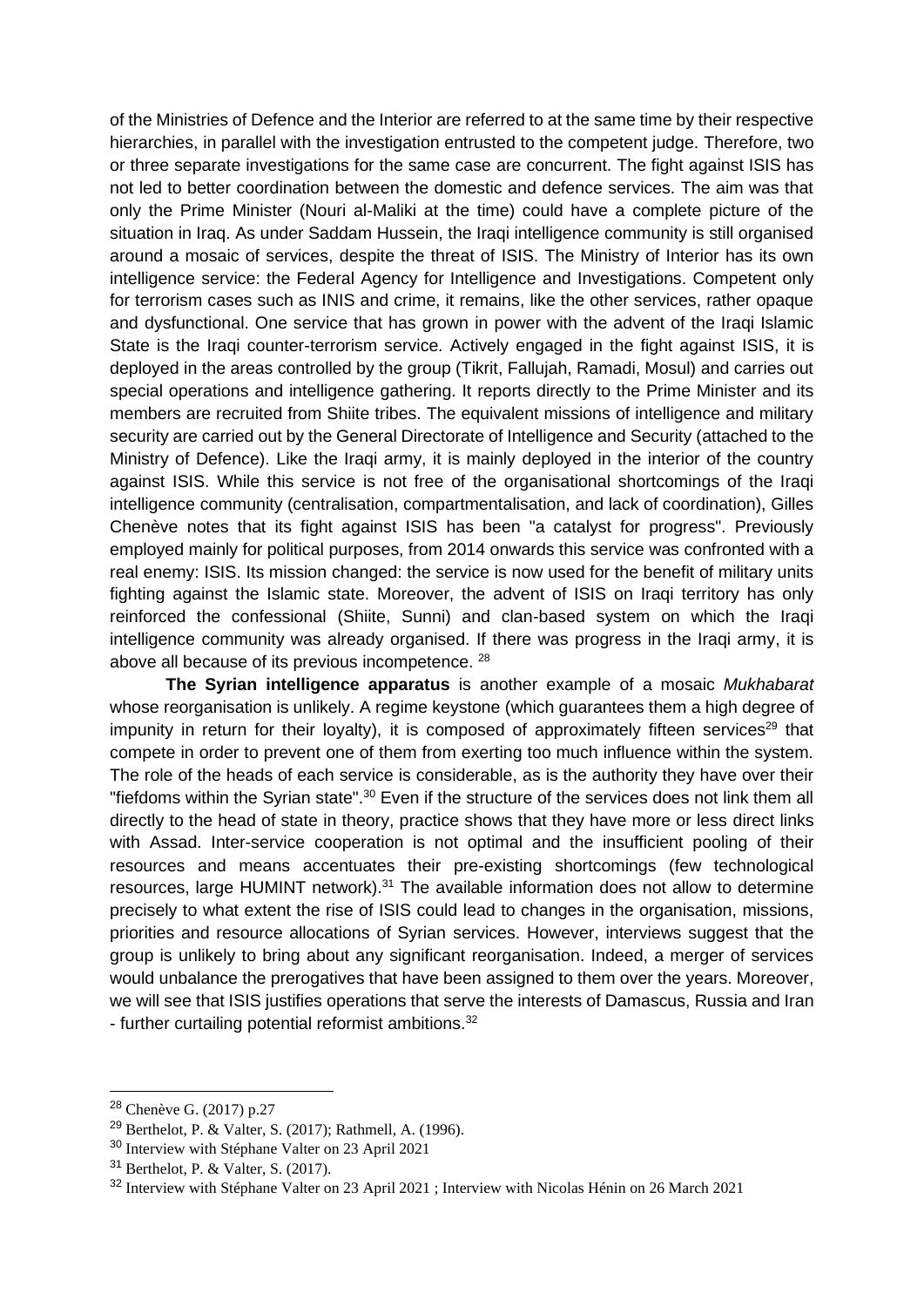**The Egyptian intelligence apparatus** is, as in Syria, an emblematic example of *mukhabarat* whose structure only saw changes after the revolutions of 2011. It was set up in the 1910s to fight against nationalist and Islamist militants<sup>33</sup> and continues to serve as the ultimate shield of the regime. It consists of three services with a large budget and impunity due to the lack of judicial oversight $34$ : the General Intelligence, responsible for national security intelligence and active in counter-terrorism; Military Intelligence; and the General Directorate for State Security, which was dissolved and replaced by the State Security Services following "cosmetic changes"<sup>35</sup> resulting from the 2011 revolution. Although ISIS is present in Egypt and conducts attacks there, this research seems to point to another type of major threat: the regime's inability to cope with economic constraints, demographic and environmental pressures, and numerous social demands.<sup>36</sup> As with these threats, and although strengthened after Sissi's takeover,<sup>37</sup> Egypt's counterterrorism efforts must move from tactical security responses to strategic ones if they aim to be effective.

The **Jordanian intelligence services** have not faced any internal reorganisation either, notably because of their previous experience of the terrorist wave of the 2000s linked to al-Qaeda, a period in which the services became famous for their infiltration capabilities. However, there is a strategic rapprochement with the Sunni tribes in Iraq and Syria to weaken ISIS, in a logic of protection through a "cushion policy".<sup>38</sup> Similarly, **Lebanon** has not seen a reorganisation of its services, distributed according to a historical confessional logic: counterterrorist efforts are accommodated to the situation. However, we note that counter-terrorism and intelligence have become priorities since the end of the Syrian occupation for the various services, whether those of the Army, the Internal Security Forces or the General Directorate of General Security.<sup>39</sup> After a counter-terrorist and counter-insurgency experiment in 2007 in a Palestinian camp against *Fatah el Islam<sup>40</sup>*, many jihadist cells' dismantling have taken place, mostly led by the Army. From a tactical point of view, the presence of a common enemy has always brought Hezbollah and the state services closer together: after Israel in 2006, ISIS is thus the new common target, explaining a certain rise in collaboration between the Shiite armed group and the Lebanese state institutions.<sup>41</sup>

**Iran** is somewhat of an exception in the region (alongside Tunisia and its democratic opening), demonstrating a rising commitment commensurate with the threat it perceives on its borders. The country has been targeted for decades by terrorist groups. This has allowed Iran to set up a sophisticated counter-terrorist apparatus and mechanisms.<sup>42</sup> In particular, Tehran has four key organisations: the Ministry of Intelligence and Security,<sup>43</sup> the *Artesh*, the police force and the Islamic Revolutionary Guard Corps (*Pasdaran*), in addition to the Supreme

<sup>33</sup> Sirrs, O. L. (2010).

<sup>&</sup>lt;sup>34</sup> Note that the Egyptian services have tourism and aviation infrastructures and have entrepreneurial prerogatives.

in Berthelot, P. & Valter, S. (2017). p. 48-53.

<sup>35</sup> Berthelot, P. & Valter, S. (2017).

<sup>36</sup> Interview with Stéphane Valter on 23 April 2021

<sup>37</sup> Middle East Institute. (2015).

<sup>38</sup> el-Adhamat (2019)

<sup>&</sup>lt;sup>39</sup> Nerguizian, A. (2015)

<sup>40</sup> Marteu E. (2016.)

<sup>41</sup> Alami, M. (2014)

<sup>42</sup> Tabatabai, A.M. (2018)

<sup>&</sup>lt;sup>43</sup> The latter replaced the Intelligence and National Security Organisation (formerly SAVAK) after the Revolution.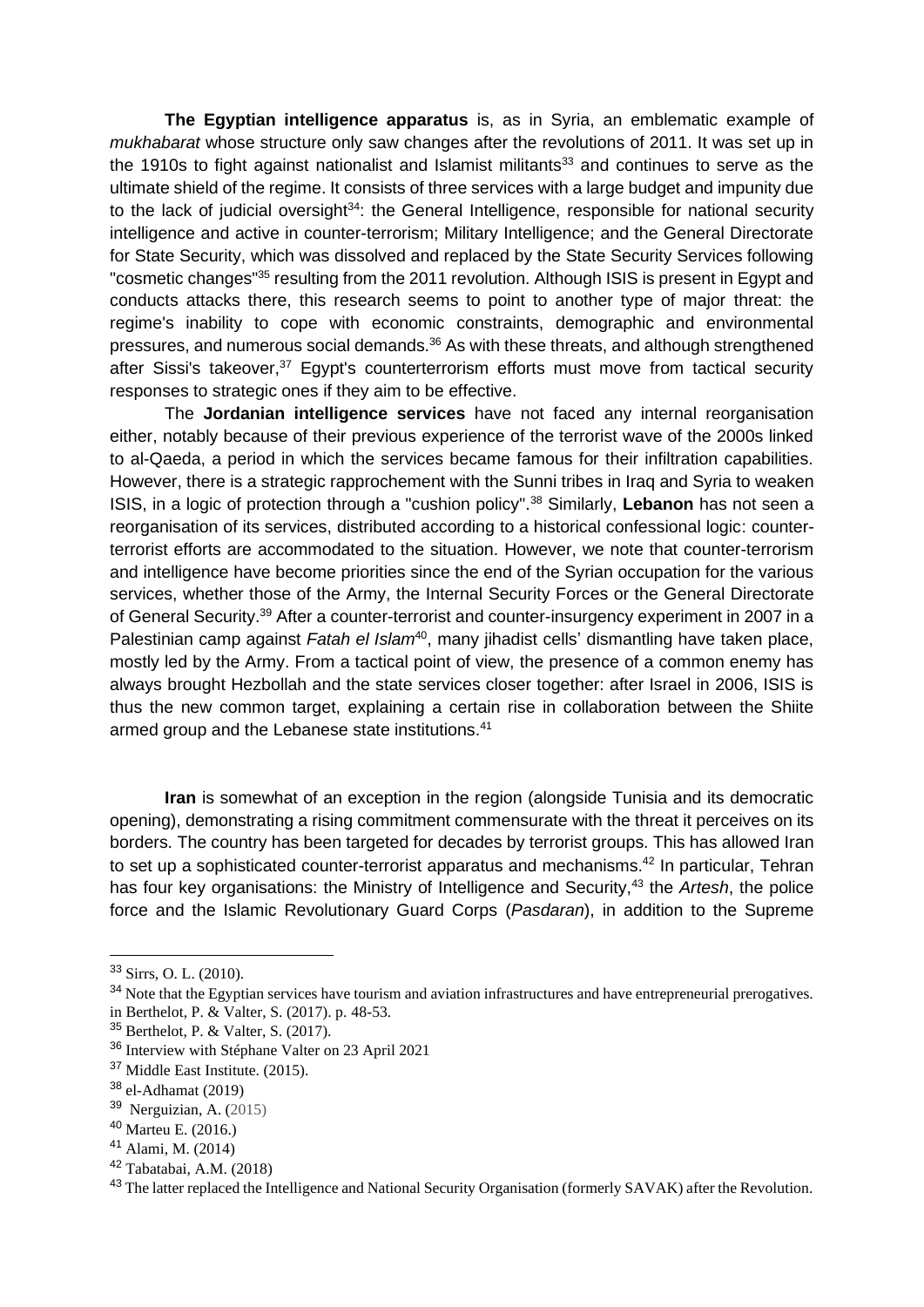National Security Council at the head of the system's coordinating bureaucracy. However, it does not reduce inter-agency competition dynamics. According to the Iranian law, the Ministry is responsible for gathering intelligence and conducting surveillance at home and abroad. However, its domestic activities have priority, and its missions outside the national territory have been gradually handed over to the *Pasdaran*, its competitor in the fight against terrorism.<sup>44</sup> Because of the diversity of the Islamic Revolutionary Guard Corps' operations, its counter-terrorism efforts are divided into several branches, including the *Quds*<sup>45</sup> Force and the intelligence units. The former has become known for its involvement in the fight against ISIS on the ground, but it is the intelligence missions of the latter that fuel the *Pasdaran* competition with the Ministry. To this competitive duo working to 'preserve the Iranian clerical regime<sup>'46</sup> is added the army, the *Artesh*, whose operations often overlap with those of the Pasdaran, although the two also work closely together in the field of counter-terrorism. The *Artesh* has its own military intelligence capability (J2 unit), but it depends on the support and resources of the Revolutionary Guard to be operational. *Artesh'*s role in counter-terrorism became more visible when the regime strengthened its efforts against ISIS, as the army was deployed to Syria to fight the group alongside the *Pasdaran*. Defensive methods are mainly carried out by the Ministry's network of informants (in the summer of 2016, the Ministry claimed to have arrested 1,500 individuals who joined the group)<sup>47</sup>; the *Pasdaran* and *Artesh*. However, these defensive skills already existed before the advent of ISIS and it is impossible to determine the impact of the group on the evolution of their resources and activities. In terms of offensive actions, Iran's involvement has gradually increased in Iraq and Syria. While the Iranian presence in Syria and Iraq was initially denied by the authorities,<sup>48</sup> Iran changed its approach from mid-June 2014, publicly assuming a commitment beyond its borders by sending the *Artesh* and the *Quds*  Force: direct military assistance, logistical advice, sending security advisers, sharing intelligence and tactical involvement.<sup>49</sup> Its objectives are clear: to combat the terrorist group militarily by reducing the direct involvement of its forces on the ground to a minimum, to dissuade ISIS from engaging in attacks on Iranian soil and to prevent the domino effect that would affect the stability of the regime.<sup>50</sup> The Iranian commitment is also reflected in its control over the "axis of resistance" (Iraq, Syria and Hezbollah), i.e. one of the main ground forces directly fighting jihadist groups in Iraq and Syria. Here too, despite a recent increase in efforts, Tehran was already engaged in unilateral or multilateral offensives against threats abroad.<sup>51</sup>

As far as **Turkey** is concerned, the MIT has been active in the fight against Islamic state jihadists in Iraq and Syria. President Erdogan prepared a restructuration of the Turkish

<sup>44</sup> Wege, C.A. (2019).

<sup>45</sup> IRG Task Force on Offshore Operations.

<sup>46</sup> Defense Intelligence Agency. (2019).

<sup>47</sup> Tabatabai, A.M. (2018).

<sup>&</sup>lt;sup>48</sup> President Rohani has stated that 'Iran has never sent forces to Iraq and it is highly unlikely that this will ever happen' in Esfandiary, D. & Tabatabai, A. (2015).

<sup>49</sup> Tabatabai, A.M. (2018).

<sup>&</sup>lt;sup>50</sup> It should be noted that Iran has an interest in preserving the territorial integrity of both Syria and Iraq. On the one hand, Syria is a gateway to the West, reinforcing the Iranian regime's ambitions for regional expansion of its influence, in addition to allowing the delivery of missiles and access to the Atlantic (in United Press International. (2011). On the other hand, from Tehran's point of view, the partition of Iraq into three states would cause it to lose the support of a neighbouring state with a Shiite majority (the 2nd largest Shiite population in the world), thus weakening its zone of influence while threatening regional stability. Moreover, due to the geographical proximity of the two states (they share 910 km. of borders), crises in Iraq can directly impact Iran's internal stability. Finally, economic ties are particularly important in the context of international sanctions against Iran (in Esfandiary, D. & Tabatabai, A. (2015).) ; Denécé, E. (2015). ; Tabatabai, A.M. (2018).  $5^{1}$  Hashem, A. (2016).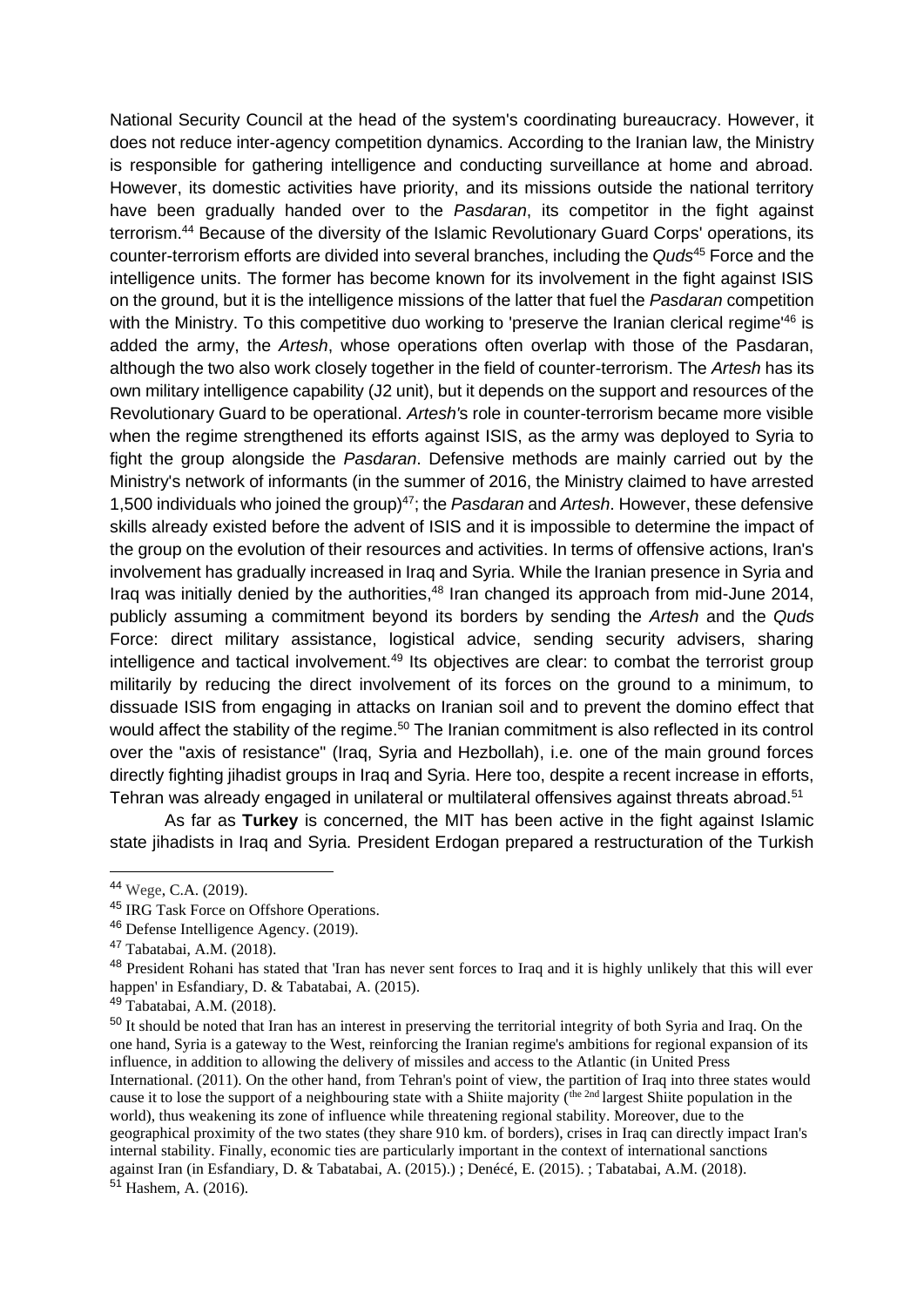intelligence community not to fight more effectively against ISIS and its threats but rather to reduce the prerogatives of the MIT by dividing the service and thus strengthen its influence and centralise power in his person.<sup>52</sup> The fight against ISIS did not have much influence in the aborted restructuration of the MIT, composed as follows: a Security Intelligence Directorate, mainly responsible for counter-terrorism inside and outside the country; the Foreign Intelligence Directorate, renamed Strategic Intelligence. It oversees the production of strategic analyses of interest to the government; the Directorate of Technical and Electronic Intelligence; the Directorate of Electromagnetic Intelligence; Directorate of Counterintelligence which, in addition to its counter-intelligence mission, is responsible for regulating relations between the MIT, the various ministries and the armies; the Directorate of External Operations which is particularly responsible for conducting all interventions on the Syrian and Iraqi fronts.

**Algeria** and its intelligence services have a long experience of counter-terrorism, notably in the face of the GIA and then Al-Qaeda: according to estimates, the black decade saw the death of 200,000 people due to terrorism. Although a June 2011 decree transferred all counter-terrorism forces from the Ministry of the Interior to the Ministry of Defence, the recent reorganisations of the services have nothing to do with the evolution of the terrorist threat posed by ISIS, but can be explained by internal power struggles between different camps. <sup>53</sup> The rise of the threat in the east and south has, however, led to a certain questioning of the traditional doctrine of non-intervention outside the Algerian borders.<sup>54</sup> The context of the Libyan and Malian crises has made border security a major concern for the Algerian authorities. However, the strategy of securing the border strip remains limited by internal power struggles and a reluctance to modify the strategic doctrines inherited from the FLN.<sup>55</sup> **Libya**  also rapidly faced politicisation and capture of the security and intelligence services, which led to their self-destruction and the emergence of armed non-state groups.

Two Maghreb countries have witnessed the reorganisation of their services in order to better respond to the ISIS threat, but with different logics. In 2015, **Morocco** chose to establish a Central Bureau of Judicial Investigation as the lead agency for counter-terrorism. This new service works closely and effectively with others, notably the Directorate General of National Territorial Surveillance. In parallel, the counter-terrorism law was amended in the same year to add the criminalisation of joining a terrorist organisation and an extension of the period of detention without charge. This reorganisation seems to be bearing fruit, as many cells have been dismantled and a significant number of individuals tried. In the same year, in **Tunisia,**  the Parliament voted the "anti-terrorist and anti-money laundering law" putting for the first time anti-terrorist intelligence at the heart of the security system. This law, which aimed to build an intelligence system based on both the Army and Internal Security, created the Defence Intelligence Agency and clearly defined the missions and capabilities of the service. Indeed, following the Jasmine Revolution, the Tunisian security system had become inadequate and unable to deal with jihadist terrorism. Following the disappearance of the Directorate of State Security, knowledge about Tunisian radical groups was largely lost by the services. In addition, the broad amnesty law prepared in a hurry, led to violent Islamists being released from prison. The system put in place in 2015, strongly inspired by the Western (and in particular French) model, does not function optimally because of the absence of a real doctrine and the internal

<sup>52</sup> Batigne L., Levallois A. (2017), p.21.

<sup>53</sup> Abi M. (2020)

<sup>54</sup> Ammour L. (2019)

<sup>55</sup> Benantar A. (2016)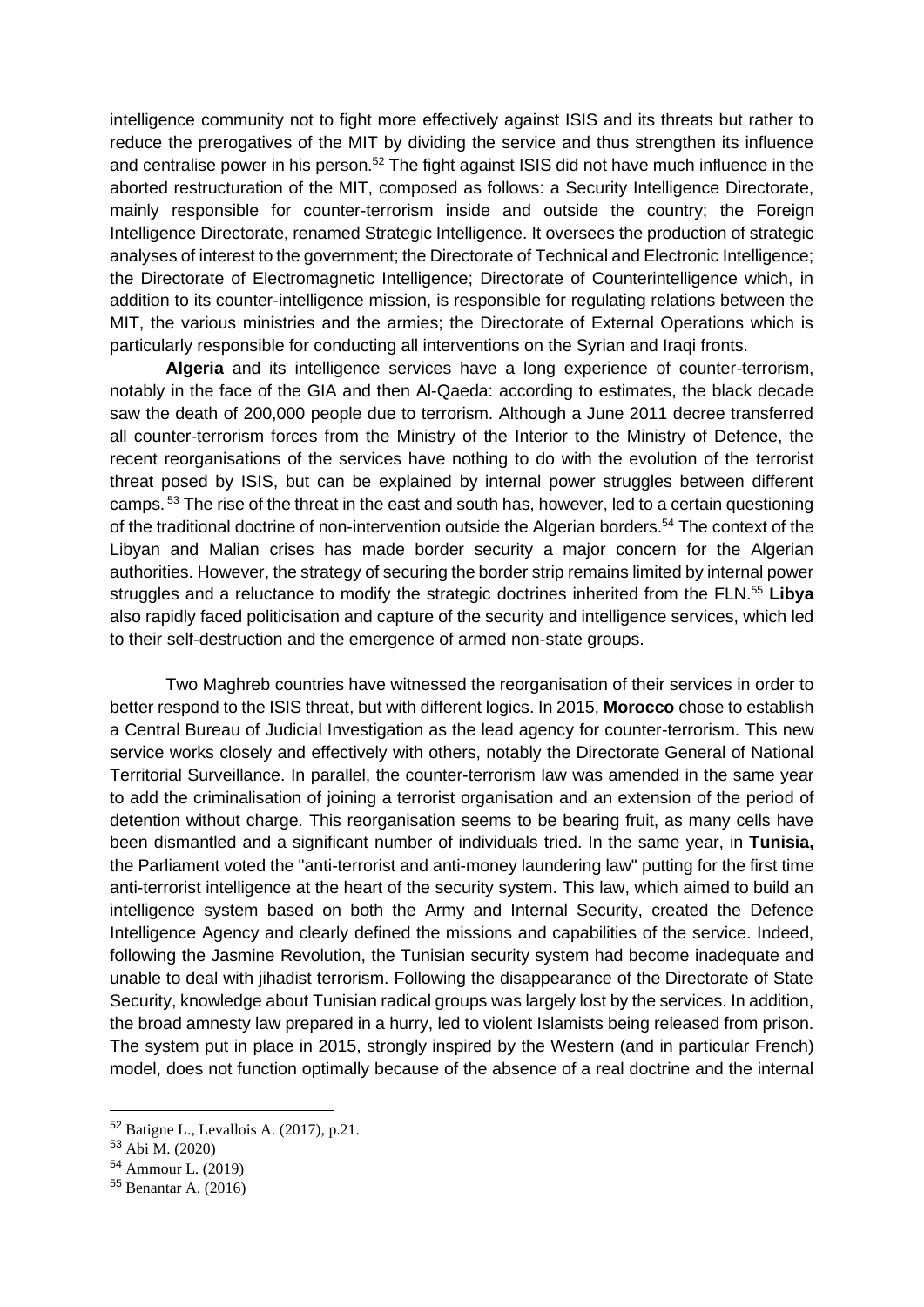political struggles that paralyse this country in democratic transition.<sup>56</sup> The body that has been most successful in counter-terrorism operations is the National Guard, which is more independent and better trained than the others, which explains its rise in power since 2011. <sup>57</sup>

#### B - An increased budget and more resources?

As for the internal restructuring of the services, and for those states whose financial resources are known (such as Jordan or **Algeria**), there have been no major budgetary increases to support the fight against ISIS. It should be noted, however, that many countries have a substantial military budget (9% of GDP for **Jordan**, for example), and that it is difficult to know in detail the evolution of the distribution of the military budget.

Since 2016, **Algeria** has put in place a costly electronic surveillance system in the Sahara to better control its southern and eastern borders.<sup>58</sup> **Morocco** has also strengthened its technical means of surveillance in recent years, with the declared aim to fight against ISIS.

**Lebanon**, the most indebted country in the world, has depended heavily on foreign aid for its military equipment for years, as shown by the high level of American aid<sup>59</sup>: for example, **Saudi Arabia** had announced three billion dollars in aid for the purchase of military, counterinsurgency and counter-terrorism equipment from France (this aid was finally withdrawn under the pretext of Hezbollah's actions, and the equipment purchased by Saudi Arabia was used in its war against Yemen). **Tunisia**, another state with few resources, faces another problem: that of rebuilding the intelligence community. Although counter-terrorism is a national priority, the budget is hardly adequate. This problem of means is also found at the level of justice : no trial for terrorism has, to date, been successful in Tunisia, because of the lack of means in the courts, the high number of prosecution required and the instable internal situation. <sup>60</sup> Similarly, **Egypt** has significant financial shortcomings: its counter-terrorism efforts would require real counter-insurgency resources<sup>61</sup> capable of dealing with the *wilaya* in the Sinai, which has significant military and financial resources.<sup>62</sup> However, Sirrs points out that Egyptian SIGINT assets are among the best in the region and that they have extensive networks of informants. The latter two are used in the fight against ISIS, although we could not determine in which ways they had been resourced.  $63$ 

Some argue that "only **Iran** seems committed to fighting ISIS effectively"<sup>64</sup> and that it "now sees itself as leading the fight against jihadist extremism in the region".<sup>65</sup> To this end, the Islamic Consultative Assembly (Iran's legislative branch) recently increased the budget for

<sup>56</sup> Interview with T. Bourgou. (2021)

<sup>57</sup> France 24. (2016)

<sup>58</sup> Ammour L. (2019)

<sup>59</sup> Nerguizian, A. (2015)

<sup>60</sup> Interview with T. Bourgou. (2021)

<sup>61</sup> Middle East Institute. (2015); International Crisis Group. (2018).

<sup>62</sup> Hecker, M. & Tenenbaum, E. (2019), Interview with Stéphane Valter on 23 April 2021

<sup>63</sup> Written exchanges with Owen L. Sirrs, April 2021.

<sup>64</sup> Denécé, E. (2015).

<sup>65</sup> Mauriello, R. (2015).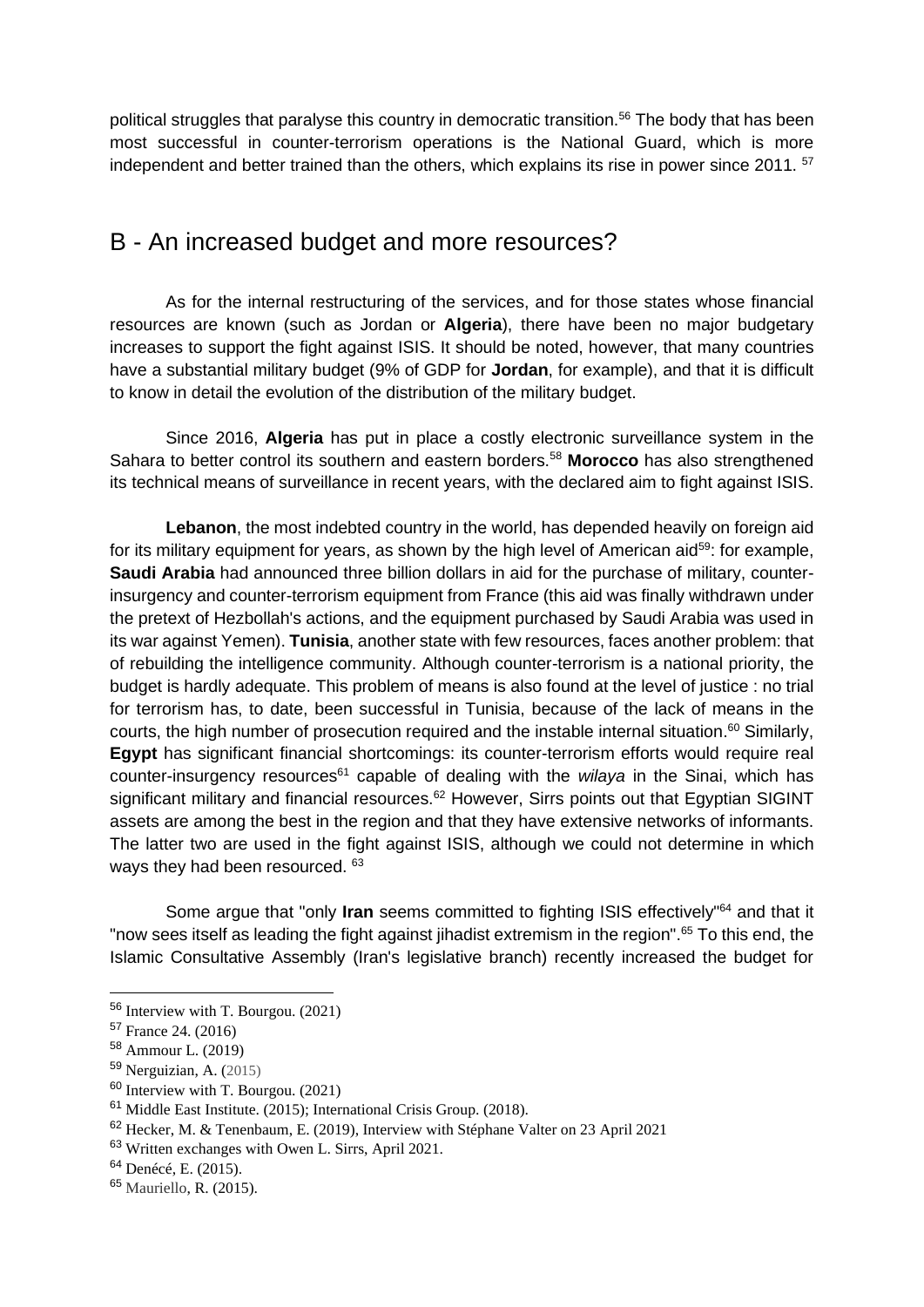counter-terrorism.<sup>66</sup> Although it is not known how much is allocated to counter-terrorism, political figures (for instance former parliamentary speaker Ali Larijani) have suggested that it is sufficient to protect Iran.<sup>67</sup> For example, the *pasdaran* has more resources (especially financial<sup>68</sup> and technical) than the other four bodies of the security system: it is the key institution in counter-terrorism.<sup>69</sup> Finally, the regime has tried (with little success) to counter the rhetoric of ISISI<sup>70</sup> by strengthening the fight against radicalisation since the rise of the protocaliphate.

Furthermore, the fight against terrorist financing has proven to be of limited effectiveness for those states in the region that are committed to it. For example, Tehran has attempted to improve its engagement in the fight against money laundering and terrorist financing, but the Iranian apparatus remains weak in this regard. <sup>71</sup> Historically, Lebanon was used more as a financial and logistical hub than as a staging ground for jihadist groups, and despite some successful operations by the army following the money trail, the highly corrupted country does not stand out in terms of countering terrorist financing.<sup>72</sup>

#### C - International cooperation

As we will see in detail in Part III, the fight against terrorism is subject to numerous political and diplomatic instrumentalities. In the image of Obama's speeches (after 2011) emphasising the central role of the countries of the region in the fight against terrorism, many partnerships are active. The sharing of information takes place on a bilateral, regional and even international scale (Europe, United States). In addition, several Arab states benefit from "practical" support (training and transmission of know-how).

First, the states in the area exchange intelligence and cooperate with their regional neighbours or Western states. In the Maghreb, cooperation is only bilateral due to the tensions between **Algeria** and **Morocco** over the Western Sahara. In 2013, as part of their joint counterterrorism strategy, Algiers and Tunis signed an unprecedented security agreement authorising Algerian forces to enter the territory of its neighbour if necessary and accompanied by the establishment of border military facilities, the provision of heavy weaponry and the exchange of intelligence. A similar but less intense cooperation is found between Morocco and **Tunisia**. 73 Although it is not public, limited cooperation between Morocco and Algeria on the common interests of violent groups on their common border cannot be excluded. For the Maghreb countries, cooperation also exists with their southern neighbours. In 2010, for example, a

<sup>66</sup> Tabatabai, A.M. (2018).

<sup>67</sup> Tasnim News Agency. (2016).

<sup>&</sup>lt;sup>68</sup> The pasdaran are heavily involved in the black economy and the black market, which complements the already large budget given to them by the regime.

<sup>69</sup> Defense Intelligence Agency. (2019); Tabatabai, A.M. (2018).

<sup>70</sup> Tabatabai, A.M. (2018).

 $71$  It should be noted that Iran finances some groups, fights others and that inter-agency competition makes the fight against terrorist financing even more complex.

<sup>72</sup> Marteu E. (2016.)

<sup>73</sup> France 24 (2016)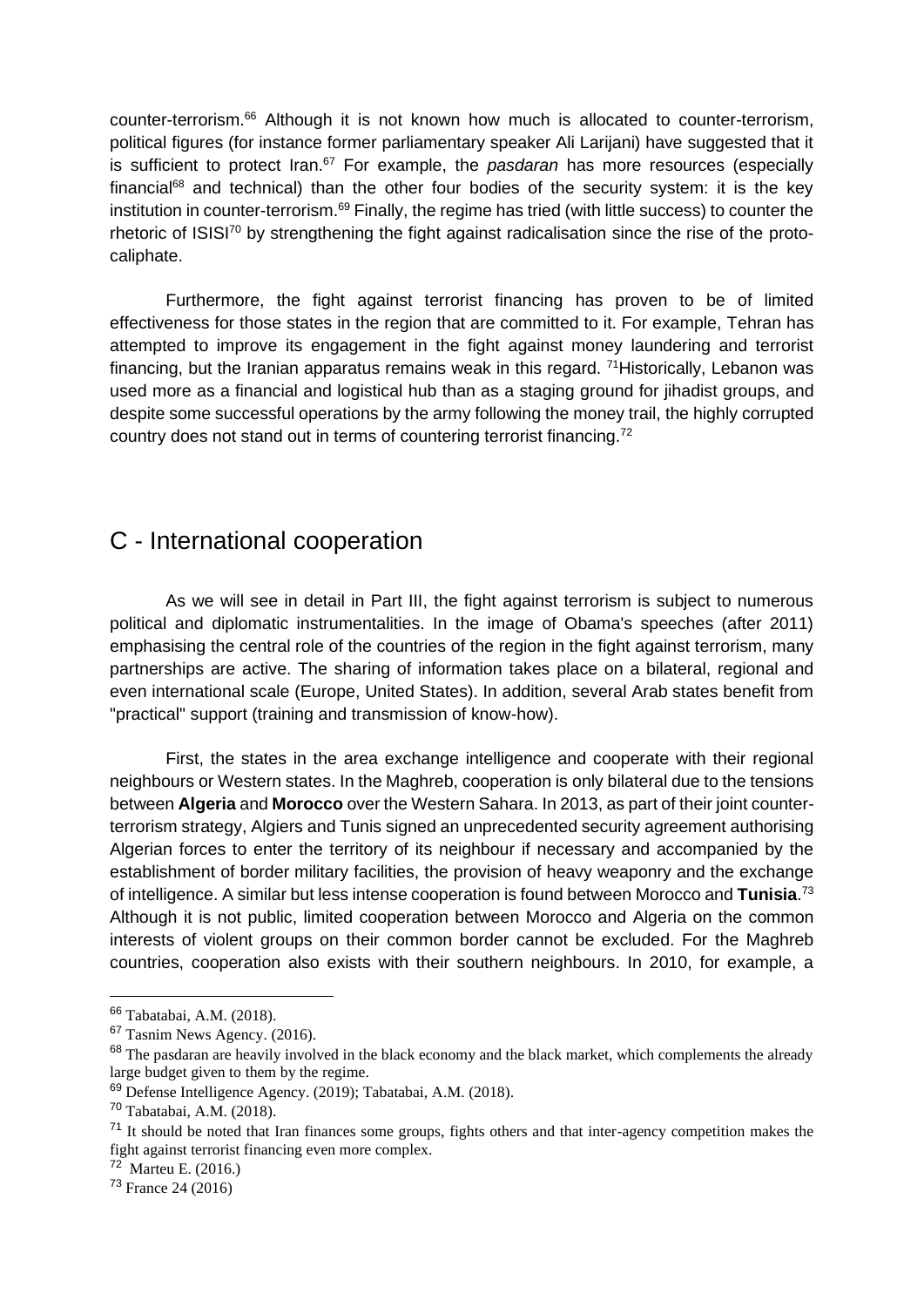fusion unit bringing together Algeria, Mauritania, Niger, Burkina Faso, Libya, Mali, Chad and Nigeria was set up in Algiers, in order to share intelligence and coordinate the fight against terrorism, with a particular focus on financing. Algeria is also a member of the Committee of African Security and Intelligence Services (CISSA), the largest African organisation of security and intelligence services, created on 26 August 2004 in Abuja (Nigeria). Finally, the headquarters of AFRIPOL is in Algiers. Similarly, Tunisia exchanges a lot with Mali, Côte d'Ivoire and CAR. All these institutions and exchanges were created before the rise of ISIS, but this new threat has contributed to the maintenance and functioning of these institutions on an African scale. Algeria is a special case, given its experience as mentioned above: it trains other countries in counter-terrorism techniques, such as Mali. <sup>74</sup>

The services we are studying also exchange information with the West: there is an official FBI office in Algiers and frequent mutual information missions between the US and Algeria. Morocco participates in multinational operations via Interpol<sup>75</sup>, and passes on valuable intelligence, notably to France, Spain, and the United States. **Lebanon** does the same publicly. It should be noted that despite tensions with Israel, **Jordan** also shares intelligence with it. Partnerships with Asian countries, such as Indonesia, also exist.<sup>76</sup>

Regional states are also involved in technology transfers (SIGINT). Algeria, as well as Morocco, Tunisia, Mauritania, Mali and Chad, have been receiving US technical assistance for almost 20 years. This assistance has been revived by the risk posed by ISIS. Tunisia in particular has received US equipment for hybrid and terrorist threats and has had access to second-hand equipment from Italy and Portugal. Similarly, Lebanon has been receiving equipment since the 2000s to fight terrorism: the US provided 959 million dollars between 2007 and 2014<sup>77</sup> and the EU 85 million euros between 2006 and 2018.<sup>78</sup>

Cooperation is not limited to information sharing and technology transfer but is reinforced by training. For example, Jordan has benefited from US funding of counter-terrorism exercises for the past 30 years, thanks to the US State Department's Counter-Terrorism Assistance (CTA) programme, which established a Jordanian Gendarmerie Training Centre, where nearly 7,200 Jordanian officers and almost 2,000 officers from other countries have been trained. This programme has provided Jordan with weapons, vehicles, dogs and counterterrorism equipment worth over \$40 million. As a result, Jordan is now a regional training centre where the US trains police from 22 different states to detect, deter and disrupt terrorist activities<sup>79</sup>. This support reinforces Jordan's role as a US bridgehead and regional leader in the Global Coalition to defeat ISIS. The Tunisian Special Forces, for their part, benefit from training by France.

In **Iraq,** the services were able to benefit from Western assistance particularly after the 2003 war, when the CIA took on the task of restructuring the Iraqi intelligence and security system after the fall of Saddam Hussein. The West thus focused Iraqi intelligence services on counter-terrorism, giving them expertise and know-how in this task. It was at this time that the services underwent the most significant changes because of international cooperation.

<sup>74</sup> Ammour, L. (2019)

<sup>75</sup> APANews (2019)

<sup>76</sup> Asia News Monitor. (2017).

<sup>77</sup> Nerguizian, A. (2014)

<sup>78</sup> Shah H, Dalton M, (2020)

<sup>79</sup> Maxwell M-J. (2018).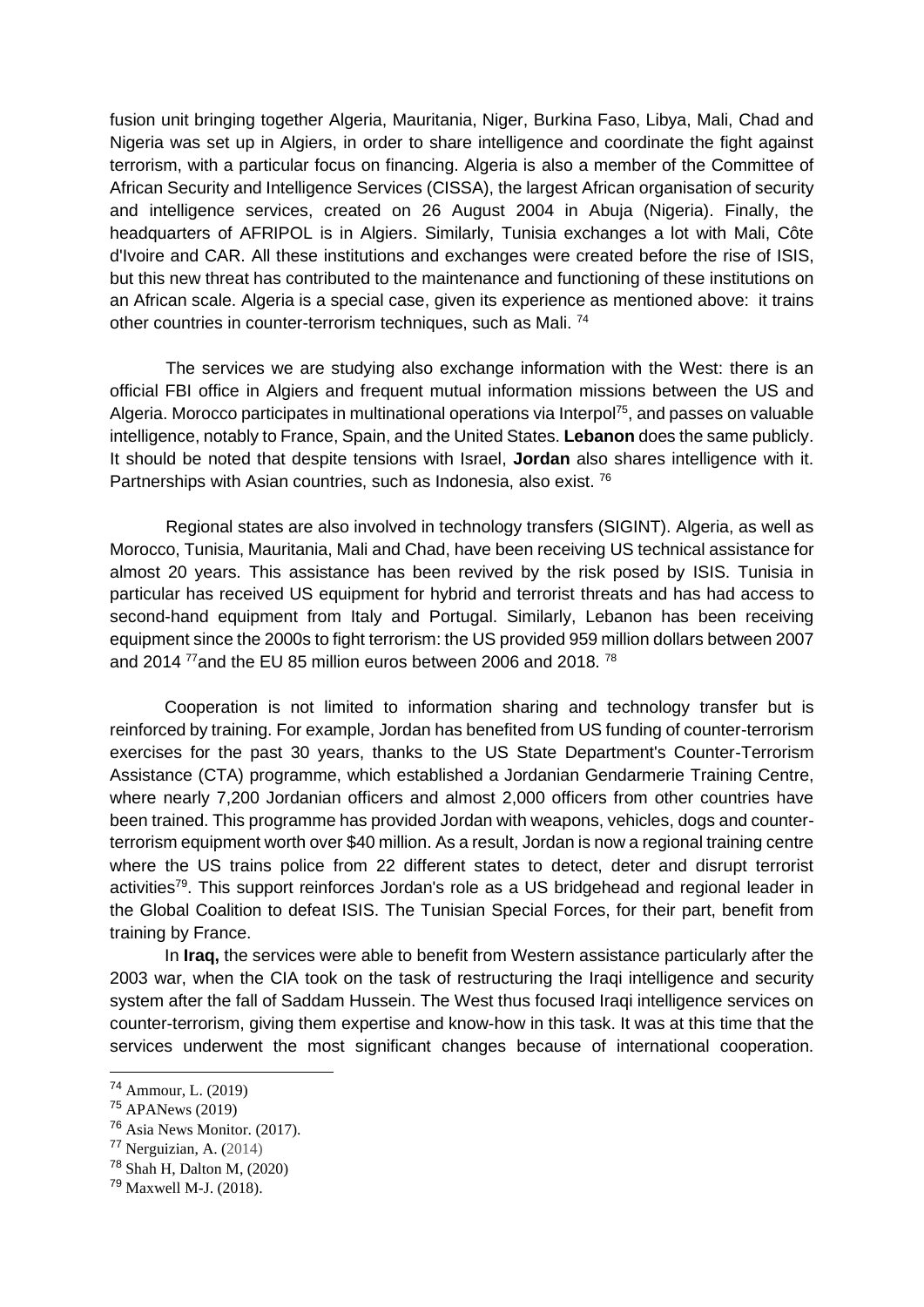However, this restructuring has shown its limits, particularly in terms of its suitability for local realities. In its war against ISIS, Western aid and international cooperation have also been "catalyst[s] for progress" for Iraqi military intelligence. According to Gilles Chenève, "the operational engagement alongside the West has allowed Iraqi military intelligence to refine its knowledge of ISIS' capabilities and modes of action, and thus to spare human lives.  $^{80}$  Means such as the use of GPS coordinates for location, the use of tablets to digitise exchanges, and closer coordination with the components in charge such as helicopters, planes, engineers but also the officers in charge of conducting operations are practices that result from this cooperation and have made it possible to improve the service's action against ISIS, while reinforcing its legitimacy.

Within Iraq, there is also the autonomous region of **Kurdistan**. Although not part of the Iraqi regime itself, it is relevant to mention it in this section. Indeed, Western partners have helped develop the Kurdish intelligence service: *the asayesh*. Created in the 1960s and institutionalised in 2004, "it was set up and strengthened thanks to the support of partner services: the Americans, but also the Israelis and the French [...], it is well organised and has a large budget."<sup>81</sup> There were previously two different services, but they merged during the operations against ISIS. *The asayesh is* thus effective against the terrorist group, inside and outside the region.

It should also be noted that many intelligence officials and members of the region's intelligence services have been trained in the West, such as Antoine Suleiman Manssour, the Lebanese Army's Director of Intelligence in 2017, who was trained in counter-terrorism in France and the United States. At the same time as establishing cooperation with regional and Western services, the services has been able to take advantage of counter-terrorism efforts.

## III - The political use of the threat

The threat posed by ISIS to the intelligence services must be qualified. Indeed, their main missions are those of guaranteeing the regime's durability in the face of internal danger and of promoting regional ambitions. These missions are often carried out through support for 'just causes', such as counter-terrorism and more particularly the fight against ISIS. This fight is thus a mode of action for the services. Thus, the intelligence services of the Arab world are led to use, instrumentalise and manipulate this threat on their national soil but also on the international scene, with the aim of achieving their own objectives and defending their own interests.

### A - Within states: instrumentalizing and dividing to better rule?

The intelligence services have recourse to very specific operating methods and tools that the terrorist threat, particularly from ISIS, has sometimes served to justify and legitimise. This threat can both legitimise practices and the entire system in place. Thus, the use of violence by the services sometimes plays a role in the conception of the effectiveness of their

<sup>80</sup> Chenèves G. (2017), p.29.

<sup>81</sup> *Ibid*. p.27.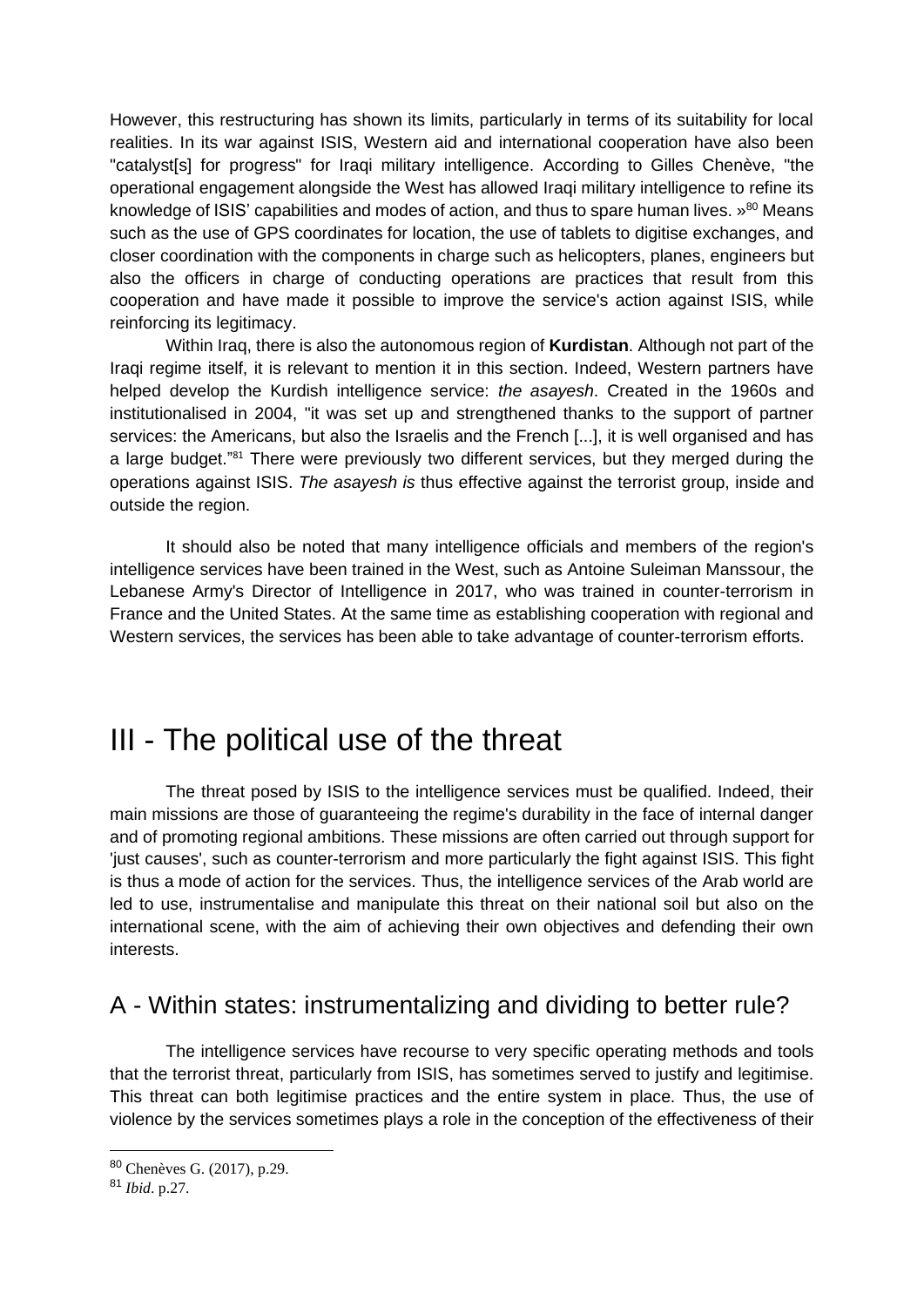power. Indeed, the use of violence is often seen as a guarantee of effectiveness in fighting and eradicating the threat of the ISIS. For some regimes, the threat posed by ISIS is a real boon in order to justify the use of violence and repress a more revolutionary and protesting population, particularly after the Arab Spring.

In **Iraq,** the services priority is placed on the fight against ISIS: this is explained by the deep internal division, notably between Shiites, Sunnis, and Kurds. By focusing on the fight against ISIS, this can bring these different components of Iraqi society together in the face of a common enemy. The Iraqi military intelligence service's fight against ISIS would also have allowed it to be better perceived by the local populations, who are more willing to offer their support and cooperation. This fight against ISIS has thus strengthened its legitimacy among the Iraqi population, which had previously feared this service.<sup>82</sup> However, this affirmation must be nuanced: indeed, a part of the population also joined ISIS. Thus, the Iraqi government remains reluctant to arm the Sunnis against it, for fear that they will change sides. Moreover, Alain Rodier underlines that "despite the dismissal of Al-Maliki, the Baghdad authorities still remain in a logic of revenge towards them, following the exactions committed in recent years against the Shiites, which hardly allows the anti-ISIS Sunnis to adhere to its policy. Generally poorly armed, those of them who have joined the fight against the organisation are in turn targeted and decimated by it, or end up joining it, forced and coerced. As for **Syria**<sup>83</sup>, the Syrian regime has long waged a counter-productive anti-terrorist struggle, its main interest being to reduce the moderate political opposition in order to face only the assumed Salafist/jihadist opposition. By doing so, it could obtain a green light from the international community to crush this opposition, which is overwhelmingly considered an enemy on an international scale. The security operations, arrests, torture, etc., during and after the revolution attest this fight against political opponents, not only jihadists. <sup>84</sup> Moreover, the presence of ISIS in Syria (as long as it is reasonably contained), serves the interests of various actors: Assad's regime, Russia and Iran in particular. The repression of the group is "a godsend chance for the regime"<sup>85</sup> by allowing it to avoid too many reforms. Moreover, the regime instrumentalize the fight against ISIS of the Kurdish militias to concentrate their efforts to the detriment of their political demands. The Syrian regime has thus subcontracted the war against ISIS to the Kurds in their area (as well as to Hezbollah in the west).

In **Egypt**, the instrumentalization of terrorism by the regime to fight its political opponents is not new, but perhaps less pressing than in Syria: the General Intelligence have a long experience of fighting against those called "jihadists" (a term used easily by Cairo). ISIS is no exception to the rule and Sissi's regime insists that the group is in fact an outgrowth of the Muslim Brotherhood<sup>86</sup>. This amalgam between political opposition and jihadism justifies arrests, trials and other arbitrary acts which in turn feed the attraction for violence.<sup>87</sup> The regime

<sup>82</sup> Chenèves G. (2017)*,* p.29.

<sup>83</sup> Batigne L., Levallois A. (2017), p.22.

<sup>84</sup> Interview with Stéphane Valter on 23 April 2021

<sup>85</sup> Interview with Nicolas Hénin on 26 March 2021

<sup>&</sup>lt;sup>86</sup> Written exchanges with Owen L. Sirrs, April 2021. Note that the late 1990s and early 2000s saw this same strategy of amalgamation: many statements that the Muslim Brotherhood was intimately linked to Islamic Jihad and the Islamic Group justified the regime's violent activities.

<sup>87</sup> Hecker, M. & Tenenbaum, E. (2019).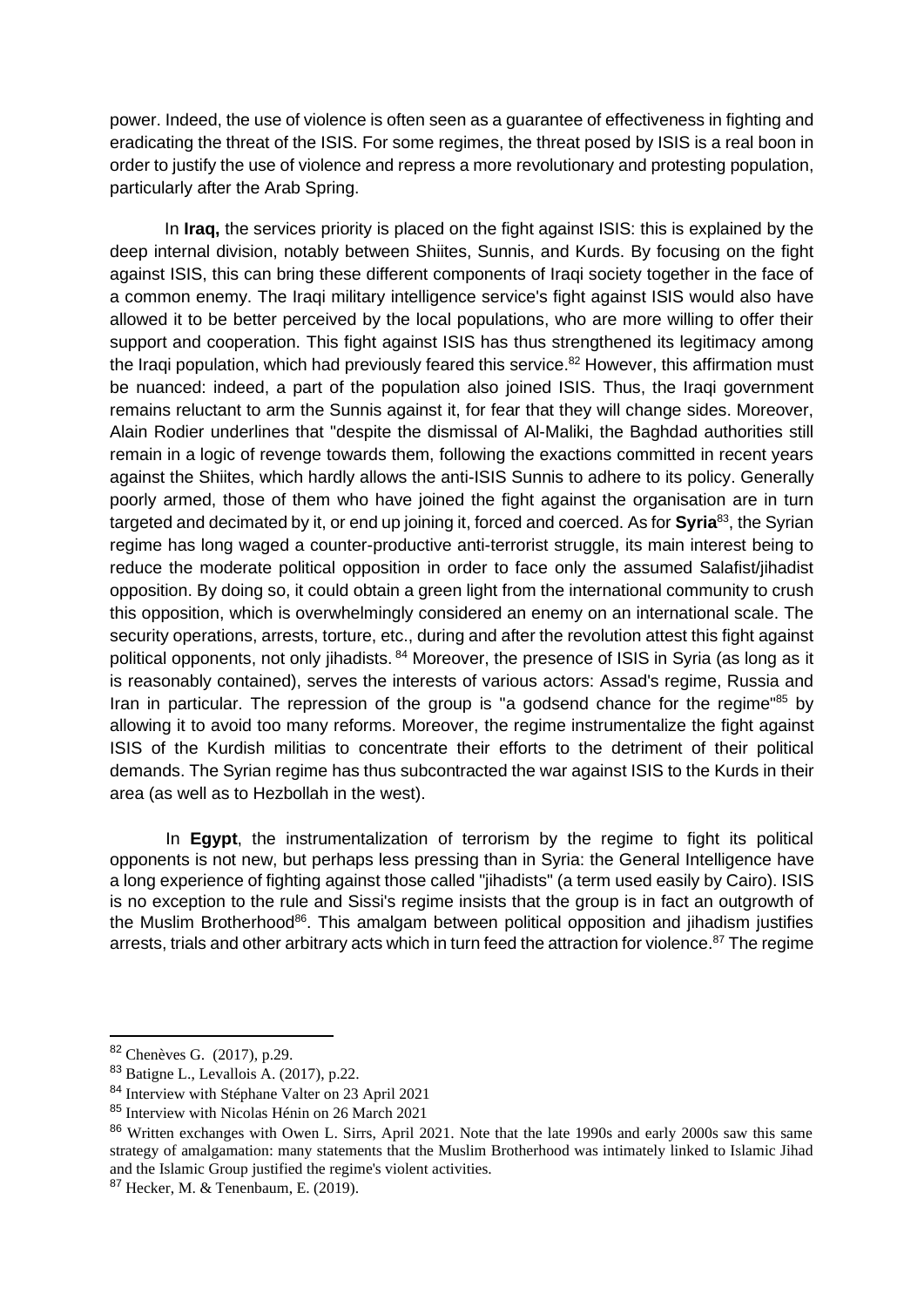therefore tries to sow confusion - at least rhetorically - between the Muslim Brotherhood and ISIS.  $88$ 

**Morocco,** due to the strong legitimacy of the monarchy, does not see the action of its services questioned. The government does not hesitate to communicate a lot about the counter-terrorist actions carried out, thus highlighting the effectiveness of the services. For example, when the Moroccan services provided information about an American soldier radicalised by ISIS to the FBI, or when Morocco helped France to locate one of the Bataclan terrorists, the Moroccan government made a show of it to its population.<sup>89</sup> In 2016, the head of the Directorate of Territorial Surveillance and National Police was even named "man of the year".<sup>90</sup> However, one must be careful: official press releases often speak of "terrorists" without always specifying their allegiance.

The Algerian government also uses its counter-terrorism successes, notably through the warming of diplomatic ties, as a source of domestic legitimacy, while the war on terror has a social and political impact.<sup>91</sup> **Algeria** also maintains the fear of Libyan chaos and communicates on the fight against terrorism to legitimise itself directly in the eyes of its population, so that the repressive regime is first perceived as reassuring. Similarly in **Lebanon,**  each successful counter-terrorist operation increases the credibility of the armed forces.<sup>92</sup> It should be noted, however, that the collusion of the services with Hezbollah (as in 2017 against *Jabhat al Nosra*) is badly perceived by a part of the Lebanese population, especially Sunni.<sup>93</sup> As for **Tunisia,** the only democratic state in the region, it faces a troubled geopolitical and internal context : thus, the actions of the intelligence services are complicated by the context of political deadlock, but the services and especially the army remain well regarded by the population.

### B - The war on terror: a diplomatic resource

When discussing counter-terrorism, reference is sometimes made to the West's manipulability of the Arab world's intelligence services. Seen as indispensable to the effective fight against ISIS, the region's intelligence services tend to make the war on terror a façade priority in order to benefit from cooperation with the West in particular, and to use their counterterrorism knowledge and expertise as a diplomatic resource.

To begin the tour of the services that have distinguished themselves in the use of terrorism as a diplomatic resource, **Morocco** is interesting. Its successes in terms of international cooperation are numerous, but above all they are highly publicised: a radicalised American soldier reported to the FBI, information on Abaaoud, collaboration with Spain during the attacks in Barcelona and Cambrils...<sup>94</sup> A roadmap for defence cooperation was signed in 2020 with the United States, at the same time as the recognition of Western Sahara as part of Moroccan territory by the Trump administration, suggesting that in addition to the recognition of Israel by the Cherifian kingdom, the profile of "good student of counter-terrorism", based on three pillars (counter-discourse, development and counter-terrorism) may have played a role.<sup>95</sup>

<sup>88</sup> International Crisis Group. (2018).

<sup>89</sup> APANews (2021)

<sup>90</sup> Fokina, A. (2019)

<sup>91</sup> Merkouk M. (2009)

 $92$  Nerguizian A., (2015)

<sup>93</sup> Interview with Tannous Mouawwad

<sup>94</sup> APANews (2017)

<sup>95</sup> APANews (2020)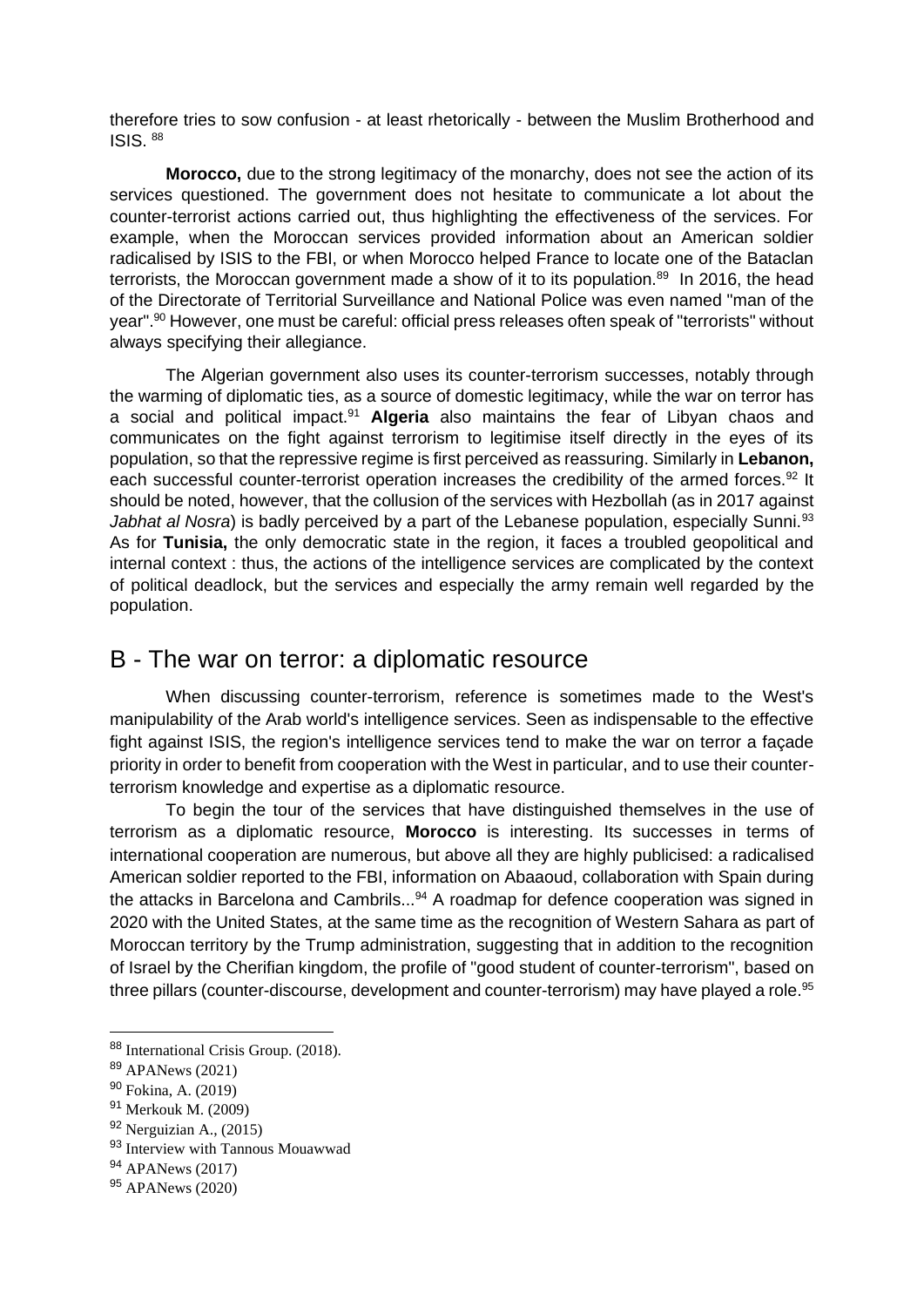Indeed, Morocco hosts the headquarters of the UNOCT Office of the Programme for Counter-Terrorism and Training in Africa and in 2017, the country co-chaired the Global Counter-Terrorism Forum, during which international texts such as the "Rabat-Washington best practices" on counter-terrorism were produced. Finally, the problem of the Polisario Front can be addressed by Morocco thanks to this counter-terrorist prestige, by linking the Saharawi armed group to ISIS in a bid to discredit them on the international scene as terrorists. Finally, it should be noted that the Moroccan services know how to use their counter-terrorist capabilities to influence their opponents: collaboration in terms of intelligence was suspended in 2014 following an investigation by the French police which implicated Moroccan intelligence in a case of torture. This cooperation was revived after Charlie Hebdo, notably by the invitation of Mohammed VI to the Elysée, when the investigation was abandoned. We can see that the ISIS has therefore re-launched Franco-Moroccan cooperation. <sup>96</sup>

As for its neighbour **Algeria**, it also considers its counter-terrorism policy as one of the central elements of its diplomatic strategy, both on a regional and global scale: after 2001, the country joined many international bodies and programmes, such as NATO's Mediterranean Dialogue, or the Trans-Saharan Counter-Terrorism Initiative. It is also a founding member of the Global CT Forum in New York in 2011.<sup>97</sup> At the regional level, Algeria has been a leader in the face of the terrorist threat for more than 20 years, since the signing in 1999 in Algiers of the African Convention on the Prevention and Combating of Terrorism. The country is thus considered as a privileged interlocutor because of its experience, for its neighbours as well as for Western powers such as the United States. The rise in power of ISIS and its wilyat around Algeria has only reinforced this strategy of influence.<sup>98</sup> For **Egypt**, its ambitions of regional influence are also translated via the fight against ISIS. In February 2020, the country hosted the first meeting of the heads of Arab intelligence agencies during the Arab Intelligence Forum (chaired by the head of the General Intelligence, Abbas Kamel). While the meeting served as a reminder of the importance of cooperation in the field of counterterrorism, it was also an opportunity for Sissi's regime to pose as a key player in this fight and to accuse "other states and governments [that support ISIS]", which are imagined to be Egypt's enemies. <sup>99</sup>

In the face of the territorialisation of ISIS, the case of **Jordan** is relevant. The country served as a military base for the international coalition and provided facilities and logistics. The country included French airbases, from which aircraft took off to obtain magnetic intelligence. This Franco-Jordanian collaboration has thus contributed to making Jordan a privileged partner of the West, first and foremost France.<sup>100</sup> Western aid sometimes comes in moments of crisis, as during the operation against *Jabhat al Nosra*, which led the United Kingdom to announce greater aid to **Lebanon** for the protection of its borders.<sup>101</sup> But the **Libyan** example is surely the most eloquent from this point of view: Marshal Haftar, after living for 20 years near Langley, obtained Russian, Saudi, Emirati and even French support in his fight against terrorist groups.<sup>102</sup> More recently, Syrian intelligence, notably through the key figure of Ali Mamlouk, head of the Presidential Security Council, has been trading intelligence with Western services

<sup>96</sup> Morocco World News (2017).

<sup>97</sup> Ammour, L. (2019)

<sup>98</sup> Merkouk, M. (2009)

<sup>99</sup> Asharq Al-Awsat. (2021).

<sup>100</sup> Cigolotti O., Roger G., Raimond-Pavero I., Vial J-P. (2019).

<sup>101</sup> Dettmer, J. (2017)

<sup>102</sup> Moghaddam F. (2019)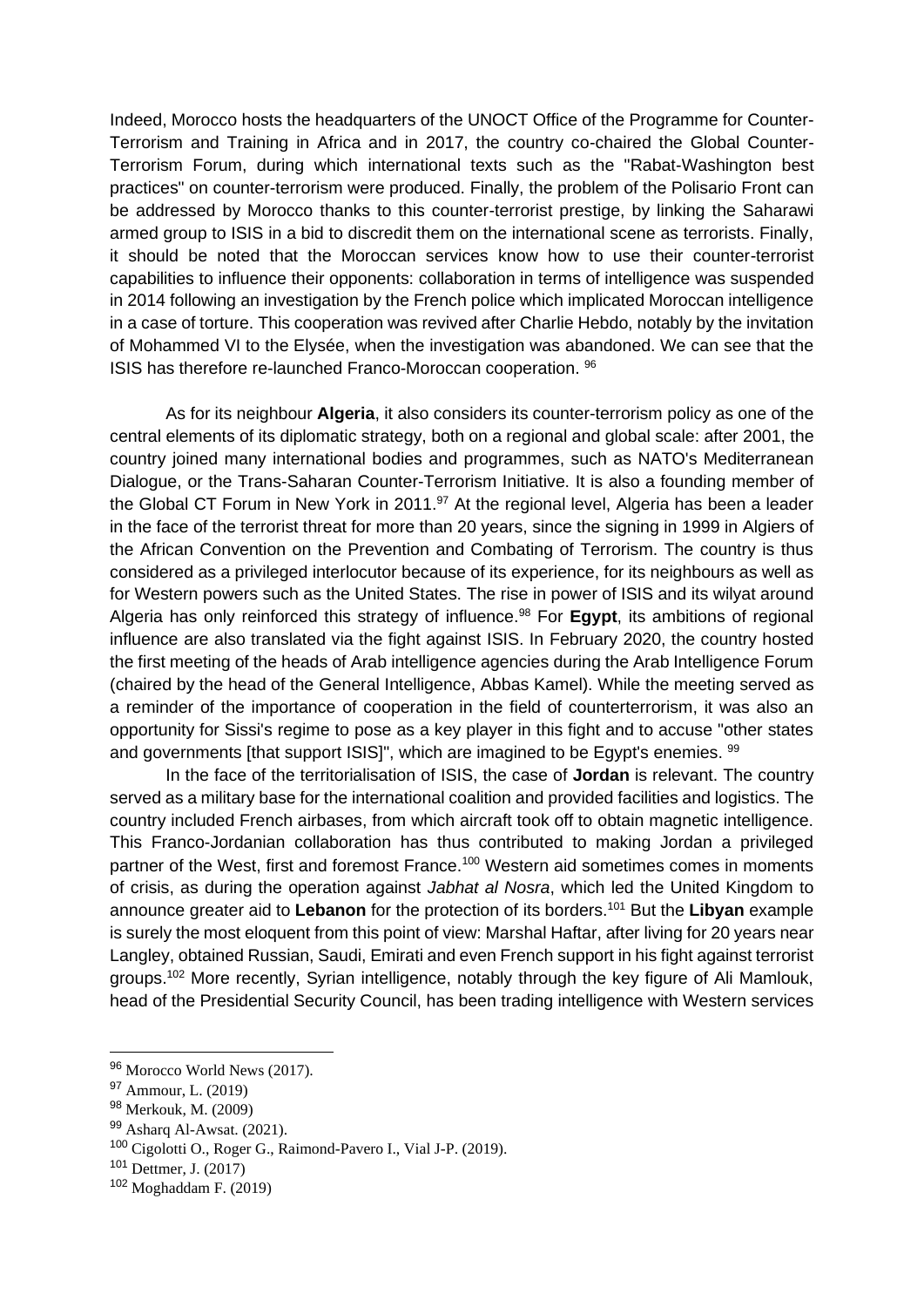for diplomatic normalisation or rehabilitation of the regime.<sup>103</sup> Some argue that the services do not themselves control all the movements over which they claim to have authority. <sup>104</sup>

In **Saudi Arabia,** the General Intelligence Presidency has been able to make a place for itself in the fight against terrorism and to make itself "indispensable", and to carry weight in the eyes of Western services. The seizure of the Great Mosque in Mecca in 1979 is considered today as a turning point for Saudi counter-terrorism programmes. Over a period of some thirty years, they have become more sophisticated, "the kingdom has developed new methods for infiltrating extremist groups, which has given rise to an intelligence network serving both the kingdom and its allies<sup>"105</sup>. Thus, to fight against ISIS, the Saudi intelligence services have imposed themselves on their regional counterparts. They have positioned themselves as an asset for the West in the region and have used this position. So much so that even its regional rival has to call on it. Iran could not achieve its objectives without cooperating with other states (regional or international, notably the United States and Saudi Arabia - thus putting aside political differences). <sup>106</sup> The announcement of cooperation (intelligence sharing) with Canberra illustrates this collaborative dynamic in the fight against  $ISIS<sub>.107</sub>$ 

Internationally, the fight against terrorism is used as a diplomatic resource rather than as a laudable cause and a real struggle. This is particularly reflected in the ambivalence and double standards of certain intelligence services regarding ISIS and its actions, which can, beyond an internal and external instrumentalization, be used indirectly and even sometimes manipulated in order to achieve objectives specific to the Arab regimes.

#### C - Ambivalences: the usefulness of the Islamic State

For some regimes as well as some intelligence services in the Arab world, ISIS can sometimes be seen as a 'useful' and 'usable' group, which can also be taken advantage of by using its action, its claims, or simply its image. Some services therefore allow, instrumentalise or even manipulate ISIS to act in their own interests. All the intelligence services and regimes in the Arab world do not necessarily view the terrorist *modus operandi* in a negative light, as they themselves may have resorted to it through direct action: however, subcontracting seems riskier. They may then try to take advantage of ISIS.

If for **Iraq**, the threat posed by ISIS is real and very concrete, some observers of the region judge the role of its army harshly and sceptically. Indeed, there is a risk of ambivalence that can be explained by the nature and origin of the main cadres of the *Amniyat* of ISIS, who are for the most part from the intelligence and security services of Iraq under Saddam Hussein and his Baath Party. Hence this fear about the links between the old and the new regime, even more so when the combativeness of the Iraqi army is questioned by some analysts of the area such as Eric Denécé who judged the Iraqi generals in 2015 as technically and tactically outdated by the officers of ISIS whom he describes as "seasoned, innovative and motivated". He was particularly critical of the Iraqi security forces and army which "abandoned more than 2,300 Humvees to Islamic State fighters. They also lost more than 40 M1A1 tanks and more than 50 M198 artillery pieces, not to mention more than 75,000 machine guns and many more

<sup>103</sup> Batigne, L. & Levallois, A. Courses at Sciences Po Paris ; Interview with Nicolas Hénin on 26 March 2021

<sup>104</sup> Interview with Nicolas Hénin on 26 March 2021

<sup>105</sup> Kéchichian J.A (2017), p.45

<sup>106</sup> Esfandiary, D. & Tabatabai, A. (2015).

<sup>107</sup> Gady, F-S. (2015).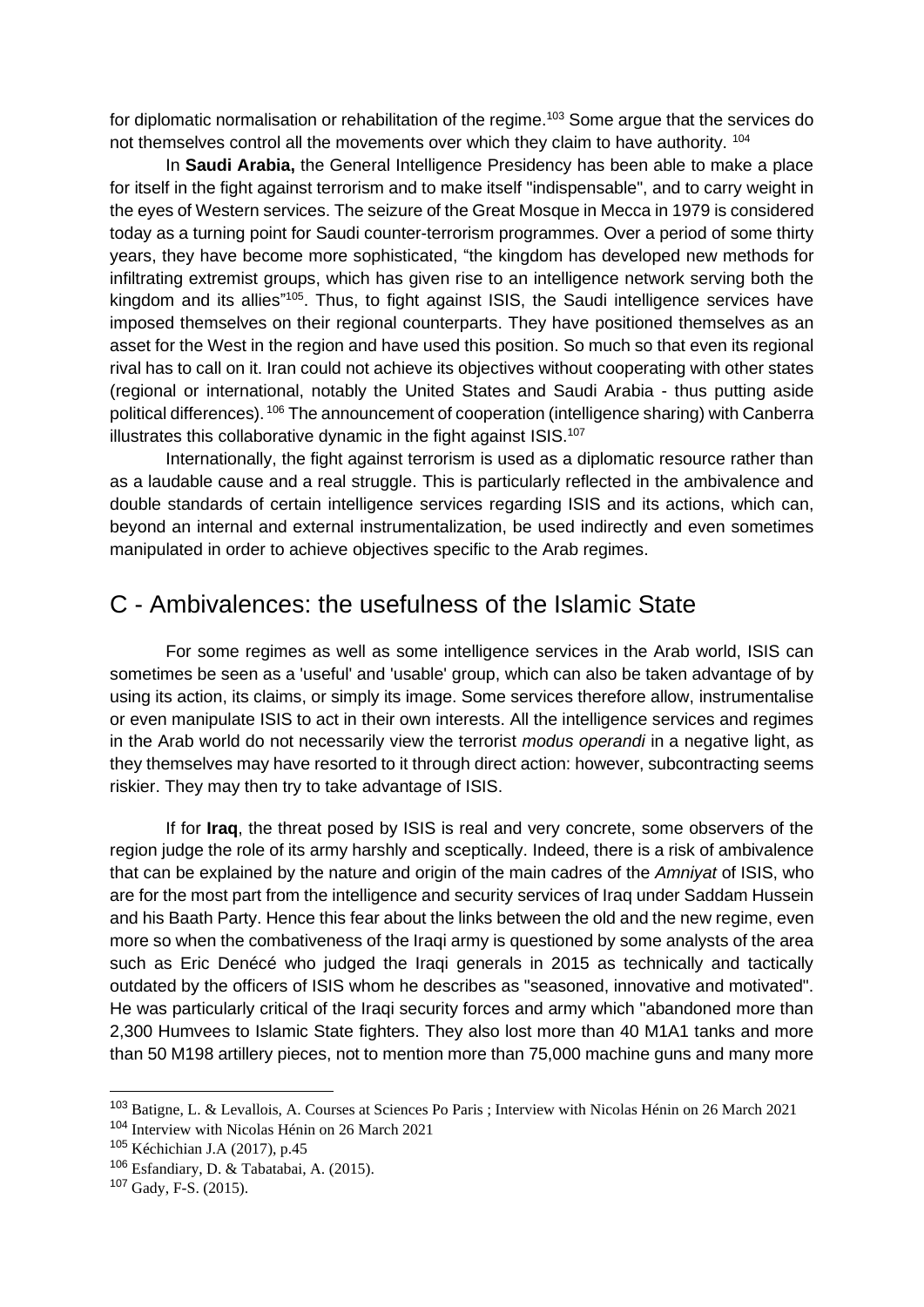individual weapons with their ammunition. »<sup>108</sup> However, if the non-combativeness of the Iraqi forces allowed ISIS to supply itself with weapons and to advance territorially in Iraq until the intervention of the coalition, it cannot be considered that the Iraqi services really let it happen and directly and voluntarily supplied weapons to the group with the aim of using it.

This is not necessarily the case with **Turkey**, which is probably the most ambivalent country towards ISIS. In its fight against it, Turkey has on several occasions officially or unofficially supported ISIS, particularly against Damascus. There is a collusion between ISIS and Turkey in its involvement in Syria. For example, the Turkish army came to the aid of the terrorist group in 2020 during the Syrian army's offensive in the Idlib region by providing them with fire support and heavy weapons<sup>109</sup>, before also getting involved in the fight in Idlib. In 2014, MIT was already at the centre of a scandal revealing its role in supplying arms to Islamist rebels in Syria, including ISIS. Furthermore, according to documents revealed in 2019, MIT secretly transported ammunition and fighters to Syria with buses in 2015. Turkey has thus used ISIS, its groups and fighters on several occasions to defend its own interests. Indeed, it is far from being the main threat of the regime, which focuses more on its political opponents and the Kurds, whom it considers as terrorists. Moreover, it also tended to subcontract Turkmen fighters from ISIS operating in Syria and send them to the Libyan front. The **Libyan** case, which we have mentioned several times, is also complex, as it is entangled in a dramatic security situation and subject to all regional influences. The fight against ISIS would have benefited for a time also Marshal Haftar, against whom the Turkish "proxies" were fighting.

As for **Syria**, while the Assad regime publicly claims to fight against ISIS, it has also been suspected of releasing radicals from its prisons in order to "Islamise", divide and discredit the 2011 revolution.<sup>110</sup> However, it should be noted that not all of these prisoners joined ISIS, some having preferred other radical but non-jihadist groups (i.e. *Jaysh-Al Islam*).<sup>111</sup> Similarly, **Saudi Arabia**'s ambivalence also lies in its link with certain extremist and Salafist groups. At the advent of ISIS, the kingdom played a double game towards this organisation by letting its rich nationals support it. On the other hand, although Saudi Arabia leads a coalition of armed countries against it, in reality the fight is limited if we compare it to its commitment in Yemen against the Houthis.<sup>112</sup> Indeed, they do not represent a threat to the whole region, unlike ISIS. On the other hand, they are supported by **Iran**, the kingdom's main rival in the region. Saudi Arabia is also using its fight against the Islamic State and this coalition to counter Iranian influence in the region around a common axis that is the fight against ISIS. The group itself is not the enemy targeted by this fight, but rather Iran. Finally, in **Tunisia**, *Ennahda*, the Islamist party in power after the Jasmine Revolution, has often been accused of not being intransigent enough with Islamist groups that were at risk of turning violent.<sup>113</sup> **Jordan,** for its part, is still seeking a balance between total repression and controlled expression of the *salafiyya* : the example of Al-Maqdisi, a former member of Al-Qaeda in Iraq and mentor of Al-Zarqawi, was thus released in 2015 by the Jordanian authorities to publicly condemn ISIS. The internal contradictions in the Hashemite Kingdom are thus worrying. <sup>114</sup>

<sup>108</sup> Denécé E. (2015)

<sup>109</sup> Denécé E. (2020)

<sup>110</sup> Batigne, L. & Levallois, A.; Interview with Nicolas Hénin on 26 March 2021; Berthelot, P. & Valter, S. (2017).

<sup>111</sup> Interview with Nicolas Hénin on 26 March 2021

<sup>112</sup> Denécé E. (2015)

<sup>113</sup> Interview with T. Bourgou. (2021)

<sup>114</sup> Marteu E (2016.)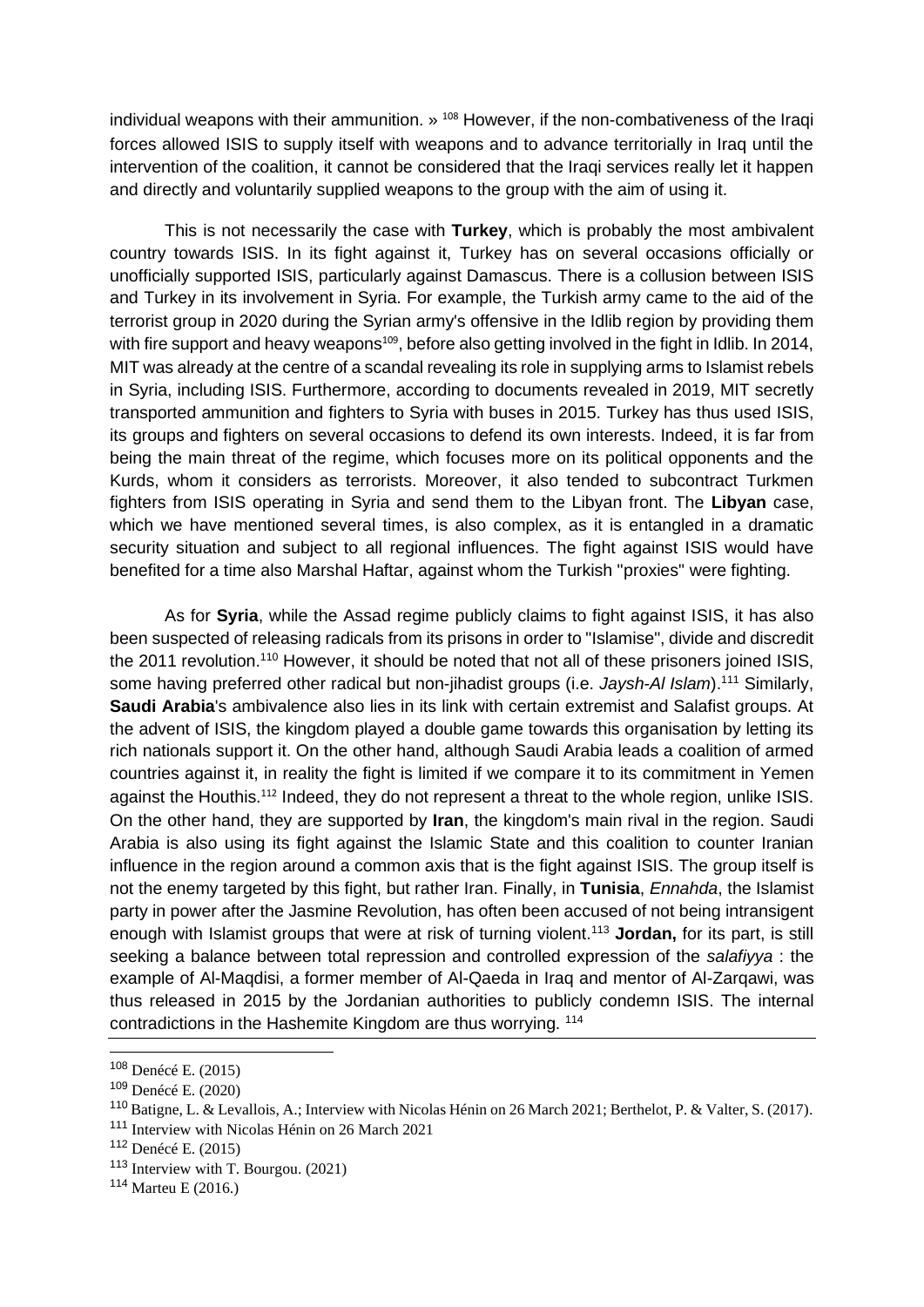Faced with this demonstration, it is clear that the Eastern vision of ISIS is far from corresponding to the Western one. Indeed, although this organisation represents a threat, on the ground it has also been necessary to approach it as an opportunity. This attitude has been adopted by certain intelligence and security services in the Arab world, which are led to use the threat and the fight against ISIS, both within their own territory and on the international scene, as a diplomatic weapon, when others do not go so far as to use the action of this organisation directly in order to defend their interests and achieve their objectives.

## **Conclusion**

The research conducted for this report, although faced with insufficient access to reliable sources, highlights the diversity of perceptions of the threat posed by ISIS in the states studied. Sometimes it is an internal threat, sometimes it is from *wilayats* or individuals joining or returning from its ranks. Even when the threat is publicly acknowledged by the regime, our research indicates that it has not led to major internal restructuring of the intelligence services. Only Iran and Morocco seem to have given their services the means to achieve their ambitions - albeit with flaws. The organisational upheavals seem to have been brought about mainly in the wake of the 11 September 2001 attacks and the major absence of effects of the rise of ISIS run counter to our initial hypothesis. Finally, cooperation between states in the field of intelligence is regular, both at the regional and international levels. It is often characterised by the instrumentalization of the fight against terrorism for political or diplomatic purposes.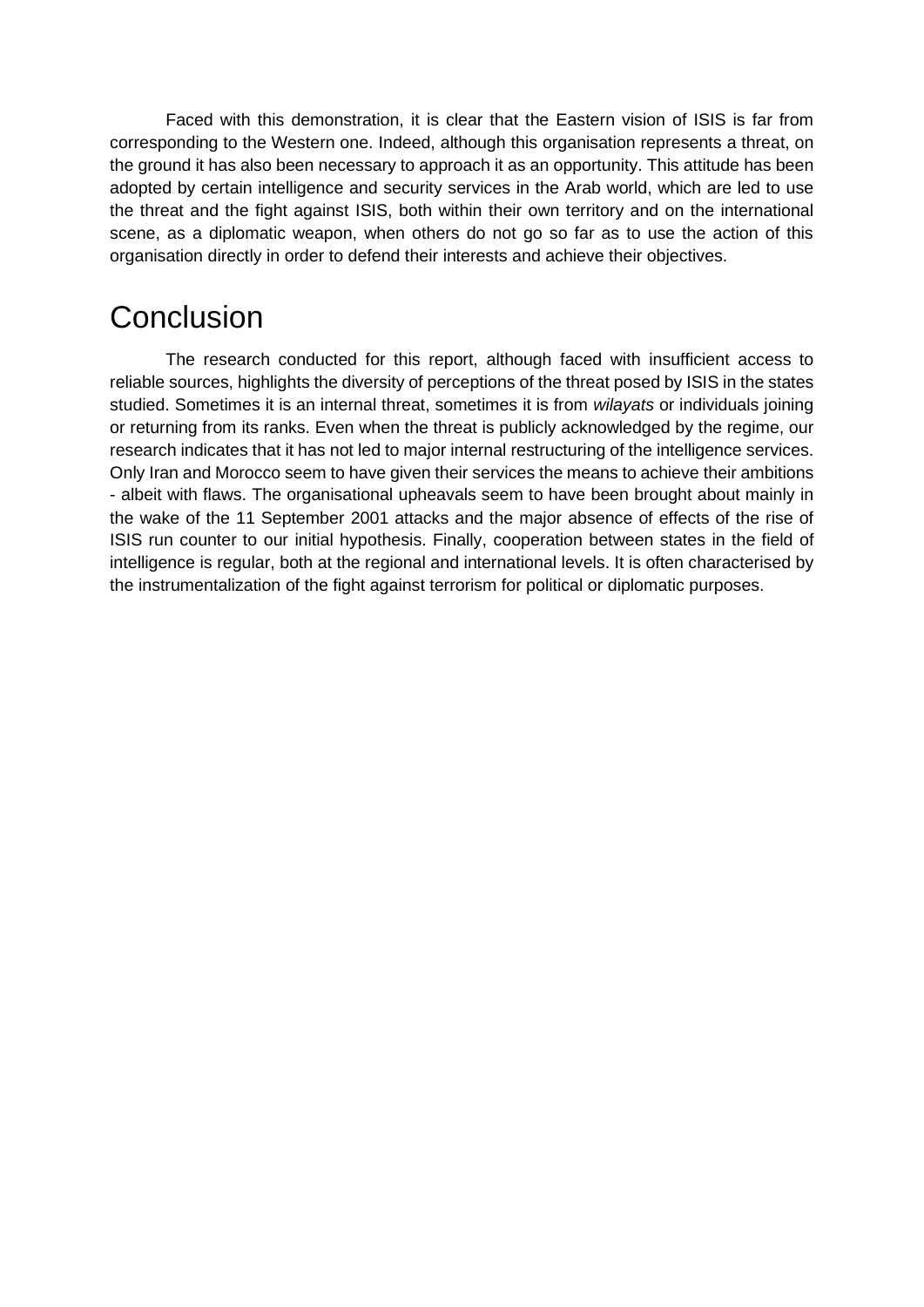# **Bibliography**

• Abi M. (2020). *Algérie : les services de renseignement sacrifiés sur l'autel de la politique*, Centre Français de recherche sur le renseignement, Available on [:](https://cf2r.org/wp-content/uploads/2020/02/RR26-Renseignement-alg%C3%A9rien-1.pdf)

<https://cf2r.org/wp-content/uploads/2020/02/RR26-Renseignement-alg%C3%A9rien-1.pdf> • AFP. (2020). « La Syrie plonge dans le noir après une « attaque terroriste » contre un gazoduc ». *Le Point*. Available on : [https://www.lepoint.fr/monde/la-syrie-plonge-dans-le-noir](https://www.lepoint.fr/monde/la-syrie-plonge-dans-le-noir-apres-une-attaque-terroriste-contre-un-gazoduc-24-08-2020-2388755_24.php)[apres-une-attaque-terroriste-contre-un-gazoduc-24-08-2020-2388755\\_24.php](https://www.lepoint.fr/monde/la-syrie-plonge-dans-le-noir-apres-une-attaque-terroriste-contre-un-gazoduc-24-08-2020-2388755_24.php)

• Agence Congolaise De Presse (2020), *Deux terroristes abattus dans le centre-ouest de la Tunisie.* SyndiGate Media Inc. Available on : [https://acces](https://acces-distant.sciencespo.fr/login?url=https://www.proquest.com/wire-feeds/deux-terroristes-abattus-dans-le-centre-ouest-de/docview/2386098143/se-2?accountid=13739)[distant.sciencespo.fr/login?url=https://www.proquest.com/wire-feeds/deux-terroristes](https://acces-distant.sciencespo.fr/login?url=https://www.proquest.com/wire-feeds/deux-terroristes-abattus-dans-le-centre-ouest-de/docview/2386098143/se-2?accountid=13739)[abattus-dans-le-centre-ouest-de/docview/2386098143/se-2?accountid=13739](https://acces-distant.sciencespo.fr/login?url=https://www.proquest.com/wire-feeds/deux-terroristes-abattus-dans-le-centre-ouest-de/docview/2386098143/se-2?accountid=13739)

• Alami, M. (2014). *The Lebanese Army and the Confessional Trap*, Carnegie Endowment for International Peace. Available on :

<https://carnegieendowment.org/sada/56014>

• Ammour L. (2019). *La stratégie algérienne de lutte anti-terroriste : entre impératifs de sécurité intérieure et recherche de stabilité régionale,* Centre Français de recherche sur le renseignement, Available on : [https://cf2r.org/documentation/la-strategie-algerienne-de-lutte](https://cf2r.org/documentation/la-strategie-algerienne-de-lutte-anti-terroriste-entre-imperatifs-de-securite-interieure-et-recherche-de-stabilite-regionale/)[anti-terroriste-entre-imperatifs-de-securite-interieure-et-recherche-de-stabilite-regionale/](https://cf2r.org/documentation/la-strategie-algerienne-de-lutte-anti-terroriste-entre-imperatifs-de-securite-interieure-et-recherche-de-stabilite-regionale/)

• Asharq Al-Awsat. (2021). "Egypt's Sisi Calls for Arab Intelligence Cooperation to Counter Terrorism" *Asharq Al-Awsat*. Available on : [https://english.aawsat.](https://english.aawsat.com/home/article/2779746/egypt%E2%80%99s-sisi-calls-arab-intelligence-cooperation-counter-terrorism)  [com/home/article/2779746/egypt%E2%80%99s-sisi-calls-arab-intelligence-cooperation](https://english.aawsat.com/home/article/2779746/egypt%E2%80%99s-sisi-calls-arab-intelligence-cooperation-counter-terrorism)[counter-terrorism](https://english.aawsat.com/home/article/2779746/egypt%E2%80%99s-sisi-calls-arab-intelligence-cooperation-counter-terrorism)

• Asia News Monitor. (2017). *Indonesia: Indonesia, Jordan to intensify counterterrorism cooperation*. Available on : [https://search-proquest-com.acces](https://search-proquest-com.acces-distant.sciencespo.fr/docview/1947498389?accountid=13739&pq-origsite=primo)[distant.sciencespo.fr/docview/1947498389?accountid=13739&pq-origsite=primo](https://search-proquest-com.acces-distant.sciencespo.fr/docview/1947498389?accountid=13739&pq-origsite=primo)

• APANews (2017) *Le Maroc a contribué à l'enquête sur le double attentat à Barcelone et Cambrils (ministre espagnol),* Agence De Presse Africaine, Available on : [https://acces](https://acces-distant.sciencespo.fr/login?url=https://www-proquest-com.acces-distant.sciencespo.fr/wire-feeds/le-maroc-contribue-%C3%A0-lenqu%C3%AAte-sur-double-attentat/docview/1938959301/se-2?accountid=13739)[distant.sciencespo.fr/login?url=https://www-proquest-com.acces-distant.sciencespo.fr/wire](https://acces-distant.sciencespo.fr/login?url=https://www-proquest-com.acces-distant.sciencespo.fr/wire-feeds/le-maroc-contribue-%C3%A0-lenqu%C3%AAte-sur-double-attentat/docview/1938959301/se-2?accountid=13739)[feeds/le-maroc-contribue-à-lenquête-sur-double-attentat/docview/1938959301/se-](https://acces-distant.sciencespo.fr/login?url=https://www-proquest-com.acces-distant.sciencespo.fr/wire-feeds/le-maroc-contribue-%C3%A0-lenqu%C3%AAte-sur-double-attentat/docview/1938959301/se-2?accountid=13739)[2?accountid=13739](https://acces-distant.sciencespo.fr/login?url=https://www-proquest-com.acces-distant.sciencespo.fr/wire-feeds/le-maroc-contribue-%C3%A0-lenqu%C3%AAte-sur-double-attentat/docview/1938959301/se-2?accountid=13739)

• APANews (2019). *Le Maroc participe à une opération antiterroriste d'Interpol aux frontières maritimes en Méditerranée.* Agence De Presse Africaine. Available on : [https://acces-distant.sciencespo.fr/login?url=https://www-proquest-com.acces](https://acces-distant.sciencespo.fr/login?url=https://www-proquest-com.acces-distant.sciencespo.fr/wire-feeds/le-maroc-participe-%C3%A0-une-op%C3%A9ration-antiterroriste/docview/2294067086/se-2?accountid=13739)[distant.sciencespo.fr/wire-feeds/le-maroc-participe-à-une-opération](https://acces-distant.sciencespo.fr/login?url=https://www-proquest-com.acces-distant.sciencespo.fr/wire-feeds/le-maroc-participe-%C3%A0-une-op%C3%A9ration-antiterroriste/docview/2294067086/se-2?accountid=13739)[antiterroriste/docview/2294067086/se-2?accountid=13739](https://acces-distant.sciencespo.fr/login?url=https://www-proquest-com.acces-distant.sciencespo.fr/wire-feeds/le-maroc-participe-%C3%A0-une-op%C3%A9ration-antiterroriste/docview/2294067086/se-2?accountid=13739)

• APANews (2020). *Le Maroc et les Etats-Unis d'Amérique signent une feuille de route pour la coopération en matière de défense.*, Agence De Presse Africaine. Available on [:](https://acces-distant.sciencespo.fr/login?url=https://www-proquest-com.acces-distant.sciencespo.fr/wire-feeds/le-maroc-et-les-etats-unis-d-am%C3%A9rique-signent-une/docview/2447972701/se-2?accountid=13739) [https://acces-distant.sciencespo.fr/login?url=https://www-proquest-com.acces](https://acces-distant.sciencespo.fr/login?url=https://www-proquest-com.acces-distant.sciencespo.fr/wire-feeds/le-maroc-et-les-etats-unis-d-am%C3%A9rique-signent-une/docview/2447972701/se-2?accountid=13739)[distant.sciencespo.fr/wire-feeds/le-maroc-et-les-etats-unis-d-amérique-signent](https://acces-distant.sciencespo.fr/login?url=https://www-proquest-com.acces-distant.sciencespo.fr/wire-feeds/le-maroc-et-les-etats-unis-d-am%C3%A9rique-signent-une/docview/2447972701/se-2?accountid=13739)[une/docview/2447972701/se-2?accountid=13739](https://acces-distant.sciencespo.fr/login?url=https://www-proquest-com.acces-distant.sciencespo.fr/wire-feeds/le-maroc-et-les-etats-unis-d-am%C3%A9rique-signent-une/docview/2447972701/se-2?accountid=13739)

• APAnews (2021). *Maroc : Collaboration entre la DGST et le FBI pour l'arrestation d'un soldat US impliqué dans la planification d'actes terroristes*. Agence de Presse Africaine. Available on : [https://acces-distant.sciencespo.fr/login?url=https://www-proquest-com.acces](https://acces-distant.sciencespo.fr/login?url=https://www-proquest-com.acces-distant.sciencespo.fr/wire-feeds/maroc-collaboration-entre-la-dgst-et-le-fbi-pour/docview/2480799489/se-2?accountid=13739)[distant.sciencespo.fr/wire-feeds/maroc-collaboration-entre-la-dgst-et-le-fbi](https://acces-distant.sciencespo.fr/login?url=https://www-proquest-com.acces-distant.sciencespo.fr/wire-feeds/maroc-collaboration-entre-la-dgst-et-le-fbi-pour/docview/2480799489/se-2?accountid=13739)[pour/docview/2480799489/se-2?accountid=13739.](https://acces-distant.sciencespo.fr/login?url=https://www-proquest-com.acces-distant.sciencespo.fr/wire-feeds/maroc-collaboration-entre-la-dgst-et-le-fbi-pour/docview/2480799489/se-2?accountid=13739)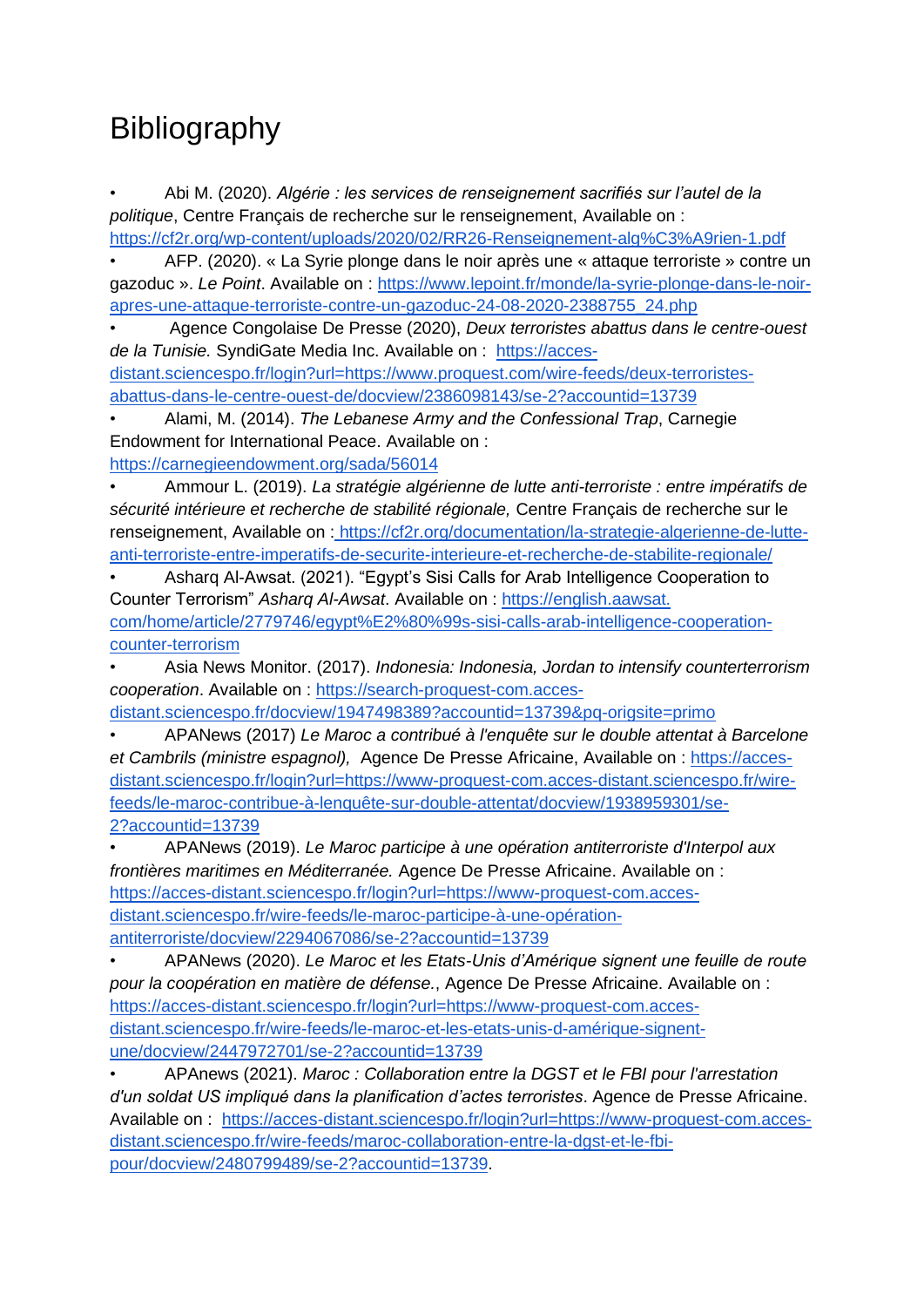• Batigne, L. & Levallois, A. Cours à Sciences Po Paris. « Les services de renseignement du monde arabo-musulman ».

• Benantar A. (2016) .« Sécurité aux frontières : Portée et limites de la stratégie algérienne », *L'Année du Maghreb*, 14 | 2016, p 147-163. Available on [:](https://journals.openedition.org/anneemaghreb/2712) <https://journals.openedition.org/anneemaghreb/2712>

• Berkouk, M. (2009). *U.S.–Algerian Security Cooperation and the War on Terror.* Carnegie Endowment for International Peace. Available on [:](https://carnegieendowment.org/2009/06/17/u.s.-algerian-security-cooperation-and-war-on-terror-pub-23276)

[https://carnegieendowment.org/2009/06/17/u.s.-algerian-security-cooperation-and-war-on](https://carnegieendowment.org/2009/06/17/u.s.-algerian-security-cooperation-and-war-on-terror-pub-23276)[terror-pub-23276](https://carnegieendowment.org/2009/06/17/u.s.-algerian-security-cooperation-and-war-on-terror-pub-23276)

Berthelot, P. & Valter, S. (2017). "Les services secrets syriens et égyptiens : points communs et spécificités ». *Revue Moyen-Orient*. Numéro 36, Oct-déc 2017. P. 48-53.

• Bourgou, T. (2015). "Renseignement et terrorisme en phase de transition politique : le cas de la Tunisie." *Sécurité et stratégie*, 3(3), 54-61.<https://doi.org/10.3917/sestr.020.0054>

• Cigolotti O., Roger G., Raimond-Pavero I., Vial J-P. (2019). *Rapport d'information n° 656 , La Jordanie, clé de voûte de la stabilité d'un Moyen-Orient en crise*. Commission des affaires étrangères, de la défense et des forces armées du Sénat. Available on : [https://www.senat.fr/rap/r18-656/r18-656\\_mono.html](https://www.senat.fr/rap/r18-656/r18-656_mono.html)

• Clapper, J. R. (2016). 'Statement for the Record – Worldwide Threat Assessment of the US Intelligence Community – Senate Armed Services Committee,' 25

• Corbeil A. (2014). *The Syrian Conflict and Sunni Radicalism in Lebanon*. Carnegie Endowment for International Peace. Available on [:](https://carnegieendowment.org/sada/54132)

<https://carnegieendowment.org/sada/54132>

• Crisis24 (2021), *Jordanie Rapport National*. Available on :

<https://crisis24.garda.com/fr/rapports-nationaux/jordanie>

• Daraj. (2021). « Enquête. Les dessous de la résurgence de Daech en Syrie. » *Courrier International*. Available on : https://www.courrierinternational.com/article/enqueteles-dessous-de-la-resurgence-de-daech-en-syrie

• Defense Intelligence Agency. (2019). "Iran Military Power. Ensuring Regime Survival and Securing Regional Dominance". *Defense Intelligence Agency*. Available on : [https://www.dia.mil/Portals/27/Documents/News/Military%20Power%20Publications/Iran\\_Mili](https://www.dia.mil/Portals/27/Documents/News/Military%20Power%20Publications/Iran_Military_Power_LR.pdf) tary Power LR.pdf

• Denécé, E. (2015). *Qui cherche vraiment à lutter contre Daesh ?*, Centre français de Recherche sur le Renseignement. Available on : [https://cf2r.org/editorial/qui-cherche](https://cf2r.org/editorial/qui-cherche-vraiment-a-lutter-contre-daesh-2/)[vraiment-a-lutter-contre-daesh-2/](https://cf2r.org/editorial/qui-cherche-vraiment-a-lutter-contre-daesh-2/)

• Dettmer J. (2017), "Britain Announces More Support for Lebanese Army", *VOAnews*. Available on : [https://www.voanews.com/middle-east/britain-announces-more-support](https://www.voanews.com/middle-east/britain-announces-more-support-lebanese-army)[lebanese-army](https://www.voanews.com/middle-east/britain-announces-more-support-lebanese-army)

• D.F. (2021). « Le camp d'al-Hol en Syrie est hors de contrôle : "Daech est devenu maître des lieux". » *RTBF*. Available on : [https://www.rtbf.be/info/monde/detail\\_le-camp-d-al](https://www.rtbf.be/info/monde/detail_le-camp-d-al-hol-en-syrie-est-hors-de-controle-daech-est-devenu-maitre-des-lieux?id=10710568)[hol-en-syrie-est-hors-de-controle-daech-est-devenu-maitre-des-lieux?id=10710568](https://www.rtbf.be/info/monde/detail_le-camp-d-al-hol-en-syrie-est-hors-de-controle-daech-est-devenu-maitre-des-lieux?id=10710568)

• El-Adhamat, M. (2019) *La Jordanie face au terrorisme - Approches militaires, d'autres douces.* Islamic Military Counter Terrorism Coalition. Available on : <https://imctc.org/fr/eLibrary/Articles/Pages/Articles88122019.aspx>

• Esfandiary, D. & Tabatabai, A. (2015). "Iran's ISIS Policy". *International Affairs* 91. Available on:

https://www.chathamhouse.org/sites/default/files/field/field\_publication\_docs/INTA91\_1\_01 [Esfandiary\\_Tabatabai.pdf](https://www.chathamhouse.org/sites/default/files/field/field_publication_docs/INTA91_1_01_Esfandiary_Tabatabai.pdf)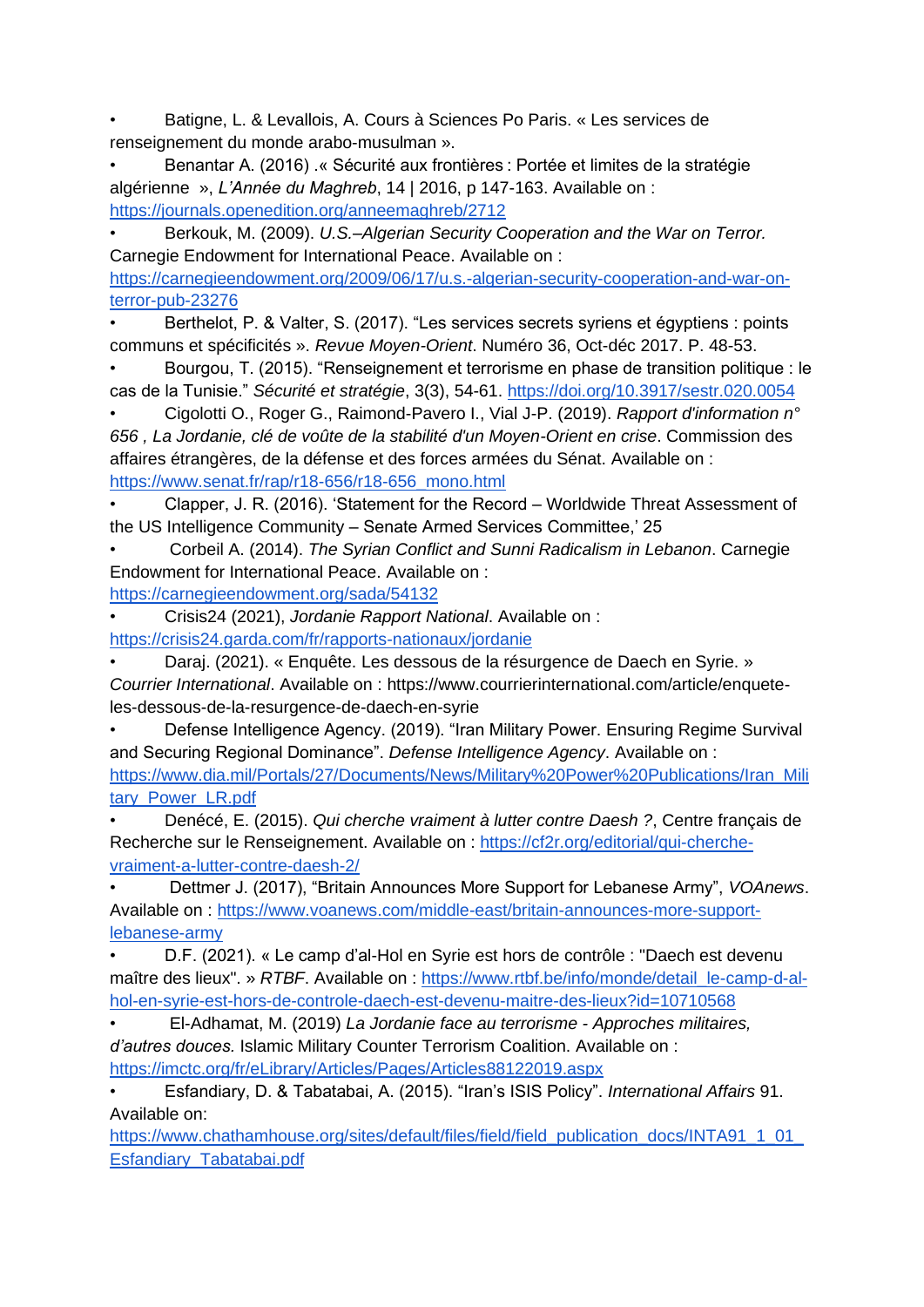• Fokina A. (2019), *La politique marocaine de lutte contre le terrorisme et ses angles morts*, OrientXXI. Available on : [https://orientxxi.info/magazine/la-politique-marocaine-de](https://orientxxi.info/magazine/la-politique-marocaine-de-lutte-contre-le-terrorisme-et-ses-angles-morts,3075)[lutte-contre-le-terrorisme-et-ses-angles-morts,3075](https://orientxxi.info/magazine/la-politique-marocaine-de-lutte-contre-le-terrorisme-et-ses-angles-morts,3075)

• France 24 (2016) "TERRORISME - La Tunisie veut renforcer sa coopération antiterroriste avec l'Algerie et le Maroc.", *France 24*. Available on : [https://acces](https://acces-distant.sciencespo.fr/login?url=https://www-proquest-com.acces-distant.sciencespo.fr/other-sources/terrorisme-la-tunisie-veut-renforcer-sa/docview/1788124283/se-2?accountid=13739)[distant.sciencespo.fr/login?url=https://www-proquest-com.acces-distant.sciencespo.fr/other](https://acces-distant.sciencespo.fr/login?url=https://www-proquest-com.acces-distant.sciencespo.fr/other-sources/terrorisme-la-tunisie-veut-renforcer-sa/docview/1788124283/se-2?accountid=13739)[sources/terrrisme-la-tunisie-veut-renforcer-sa/docview/1788124283/se-2?accountid=13739.](https://acces-distant.sciencespo.fr/login?url=https://www-proquest-com.acces-distant.sciencespo.fr/other-sources/terrorisme-la-tunisie-veut-renforcer-sa/docview/1788124283/se-2?accountid=13739)

• Gady, F-S. (2015). "Australia and Iran to cooperate in Fight Against ISIS." *The Diplomat.* Available on : [https://thediplomat.com/2015/04/australia-and-iran-to-cooperate-in](https://thediplomat.com/2015/04/australia-and-iran-to-cooperate-in-fight-against-isis/)[fight-against-isis/](https://thediplomat.com/2015/04/australia-and-iran-to-cooperate-in-fight-against-isis/)

• Ghanem D. (2015). *Why Algeria Isn't Exporting Jihadists.* Malcolm H. Kerr, Carnegie Middle East Center. Available on : [https://carnegie-mec.org/2015/08/11/why-algeria-isn-t](https://carnegie-mec.org/2015/08/11/why-algeria-isn-t-exporting-jihadists-pub-60954)[exporting-jihadists-pub-60954](https://carnegie-mec.org/2015/08/11/why-algeria-isn-t-exporting-jihadists-pub-60954)

• Hashem, A. (2016). "Iranian military official: We will "uproot" Jabhat al-Nusra," *Al-Monitor*. Available on : [https://www.al-monitor.com/originals/2016/08/iran-reaction-nusra](https://www.al-monitor.com/originals/2016/08/iran-reaction-nusra-front-name-change-golani.html#ixzz4HiVW4o9I)[front-name-change-golani.html#ixzz4HiVW4o9I](https://www.al-monitor.com/originals/2016/08/iran-reaction-nusra-front-name-change-golani.html#ixzz4HiVW4o9I)

• Hecker, M. & Tenenbaum, E. (2019). " Quel avenir pour le djihadisme ? Al-Qaïda et Daech après le califat", *Focus stratégique*, n°87, Ifri.

• International Crisis Group. (2018). *Egypt's Expanding Jihadist Threat, 2018*. International Crisis Group. Available on : [https://www.crisisgroup.org/middle-east-north](https://www.crisisgroup.org/middle-east-north-africa/north-africa/egypt/egypts-expanding-jihadist-threat)[africa/north-africa/egypt/egypts-expanding-jihadist-threat](https://www.crisisgroup.org/middle-east-north-africa/north-africa/egypt/egypts-expanding-jihadist-threat)

• International Crisis Group. (2021). *Crisis Watch Egypt*. International Crisis Group. Available on : https://www.crisisgroup.org/middle-east-north-africa/north-africa/egypt

- Interview with Nicolas Hénin, March 26, 2021
- Interview with Stéphane Valter du April 23, 2021
- Interview with Taoufik Bourgou du March 19, 2021

• Marteu E (2016.) "L'État islamique et la nébuleuse djihadiste au Liban et en Jordanie", *Politique étrangère* 2016/1, pages 107 à 122. Available on : [https://www-cairn-](https://www-cairn-info.acces-distant.sciencespo.fr/revue-politique-etrangere-2016-1-page-107.htm)

[info.acces-distant.sciencespo.fr/revue-politique-etrangere-2016-1-page-107.htm](https://www-cairn-info.acces-distant.sciencespo.fr/revue-politique-etrangere-2016-1-page-107.htm)

• Mauriello, R. (2015). "L'État islamique et la République islamique d'Iran, Jihadisme et jihad au Moyen-Orient". *Outre-Terre*, 3(3), 342-353. [https://doi-org.acces](https://doi-org.acces-distant.sciencespo.fr/10.3917/oute1.044.0342)[distant.sciencespo.fr/10.3917/oute1.044.0342](https://doi-org.acces-distant.sciencespo.fr/10.3917/oute1.044.0342) 

• Maxwell M-J. (2018). *La Jordanie et les États-Unis, partenaires dans la lutte contre le terrorisme*, SHAREAMERICA. Available on : [https://share.america.gov/fr/la-jordanie-et-les](https://share.america.gov/fr/la-jordanie-et-les-etats-unis-partenaires-dans-la-lutte-contre-le-terrorisme/)[etats-unis-partenaires-dans-la-lutte-contre-le-terrorisme/](https://share.america.gov/fr/la-jordanie-et-les-etats-unis-partenaires-dans-la-lutte-contre-le-terrorisme/)

• Middle East Institute. (2015). "Egypt's security challenge: ISIS, Sinai, and the Libyan Border". *MEI*. Available on : [https://www.mei.edu/publications/egypts-security-challenge-isis](https://www.mei.edu/publications/egypts-security-challenge-isis-sinai-and-libyan-border)[sinai-and-libyan-border](https://www.mei.edu/publications/egypts-security-challenge-isis-sinai-and-libyan-border)

• Moghaddam F (2019), *Qui est le maréchal Haftar, chef de l'autoproclamée Armée nationale libyenne ?*, France Culture, Available on :

[https://www.franceculture.fr/geopolitique/qui-est-le-marechal-haftar-chef-de-lautoproclamee](https://www.franceculture.fr/geopolitique/qui-est-le-marechal-haftar-chef-de-lautoproclamee-armee-nationale-libyenne)[armee-nationale-libyenne](https://www.franceculture.fr/geopolitique/qui-est-le-marechal-haftar-chef-de-lautoproclamee-armee-nationale-libyenne)

• Morocco World News (2017), "100 Polisario Armed Members Joined ISIS: Abdelhak El Khiam", *Morocco World New*s. Available on :

[https://www.moroccoworldnews.com/2017/04/214307/100-polisario-armed-members-joined](https://www.moroccoworldnews.com/2017/04/214307/100-polisario-armed-members-joined-isis-abdelhak-el-khiam/)[isis-abdelhak-el-khiam/](https://www.moroccoworldnews.com/2017/04/214307/100-polisario-armed-members-joined-isis-abdelhak-el-khiam/)

• Murgue B. (2015), « Les enjeux stratégiques et sécuritaires au Liban : entre faiblesses institutionnelles, rivalités régionales et résilience nationale », *Sécurité et Stratégie*